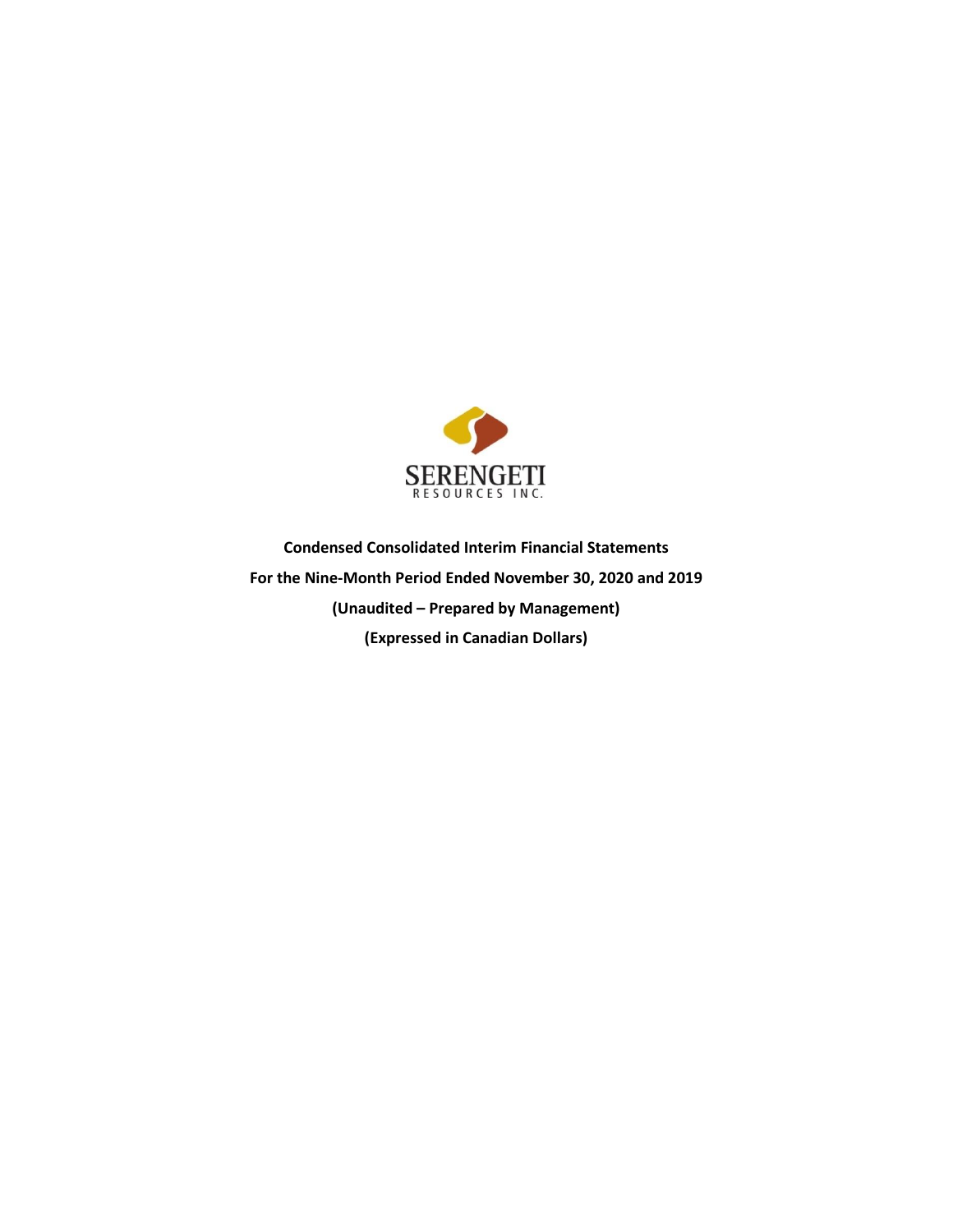#### *Condensed Consolidated Unaudited Interim Financial Statements*

*In accordance with National Instrument 51-102 released by the Canadian Securities Administrators, the Company discloses that its auditors have not reviewed the condensed consolidated interim unaudited financial statements for the nine-month period ended November 30, 2020.*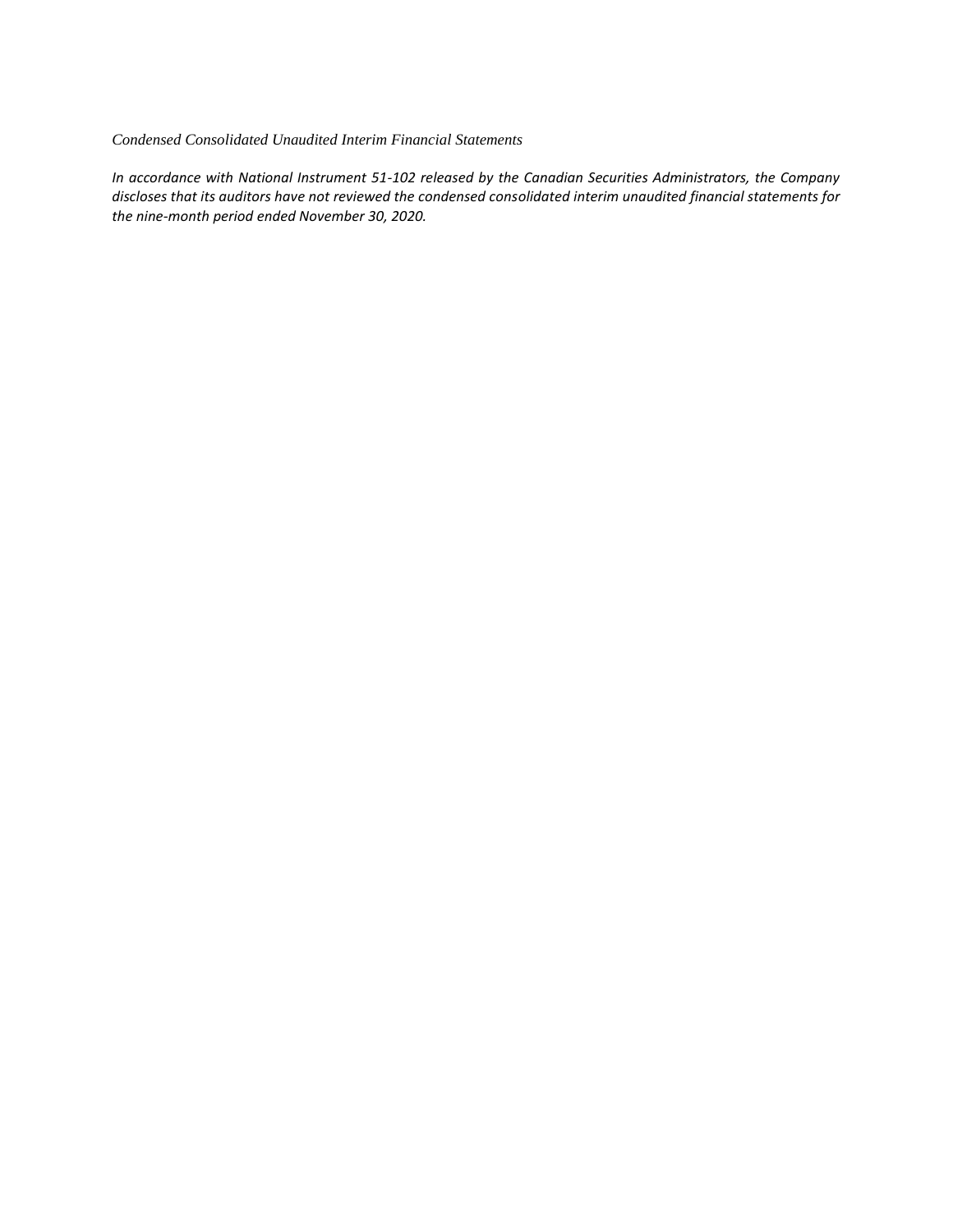# Serengeti Resources Inc. Condensed Consolidated Interim Statements of Financial Position (Unaudited - Expressed in Canadian Dollars)

|                                            | <b>Notes</b> | November 30, 2020 | <b>February 29, 2020</b> |              |  |
|--------------------------------------------|--------------|-------------------|--------------------------|--------------|--|
| <b>ASSETS</b>                              |              |                   |                          |              |  |
| <b>Current assets</b>                      |              |                   |                          |              |  |
| Cash and cash equivalents                  | 3            | \$<br>221,043     | \$                       | 1,802,817    |  |
| Receivables                                | 4            | 133,137           |                          | 101,370      |  |
| Due from joint venture partner             |              | 631               |                          | 558          |  |
| Prepaid expenses                           |              | 9,026             |                          | 17,743       |  |
|                                            |              | 363,837           |                          | 1,922,488    |  |
| <b>Non-current assets</b>                  |              |                   |                          |              |  |
| Investment in joint venture                | 5            | 16,309,400        |                          | 15,805,900   |  |
| Reclamation deposits                       | 8            | 76,222            |                          | 54,222       |  |
| Property, plant and equipment              | 6            | 43,257            |                          | 57,546       |  |
| Exploration and evaluation assets          | 7            | 2,038,317         |                          | 1,529,562    |  |
|                                            |              | 18,467,196        |                          | 17,447,230   |  |
| <b>TOTAL ASSETS</b>                        |              | \$<br>18,831,033  | -\$                      | 19,369,718   |  |
| <b>LIABILITIES</b>                         |              |                   |                          |              |  |
| <b>Current liabilities</b>                 |              |                   |                          |              |  |
| Trade payables and accrued liabilities     | 9,13         | \$<br>226,983 \$  |                          | 189,059      |  |
| Current portion of lease payable           | 10           | 26,362            |                          | 24,250       |  |
|                                            |              | 253,345           |                          | 213,309      |  |
| <b>Non-current liabilities</b>             |              |                   |                          |              |  |
| Lease payable                              | 10           | 10,292            |                          | 30,373       |  |
| Term loan payable                          | 11           | 21,245            |                          |              |  |
| Flow-through share premium liability       | 12           | 30,532            |                          | 327,707      |  |
| <b>TOTAL LIABILITIES</b>                   |              | 315,414           |                          | 571,389      |  |
| <b>SHAREHOLDERS' EQUITY</b>                |              |                   |                          |              |  |
| Share capital                              | 12,16        | 44,643,270        |                          | 44,453,386   |  |
| Warrant reserve                            | 12           | 197,307           |                          | 206,072      |  |
| Share-based payment reserve                | 12           | 8,672,397         |                          | 8,615,012    |  |
| Equity portion of convertible debenture    |              | 52,837            |                          | 52,837       |  |
| Obligation to issue shares                 | 12           | 15,000            |                          |              |  |
| Deficit                                    |              | (35,065,192)      |                          | (34,528,978) |  |
| <b>TOTAL SHAREHOLDERS' EQUITY</b>          |              | 18,515,619        |                          | 18,798,329   |  |
| TOTAL LIABILITIES AND SHAREHOLDERS' EQUITY |              | \$<br>18,831,033  | \$                       | 19,369,718   |  |

Nature of operations and going concern (Note 1) Subsequent events (Note 16)

See accompanying notes to the condensed consolidated interim financial statements. 3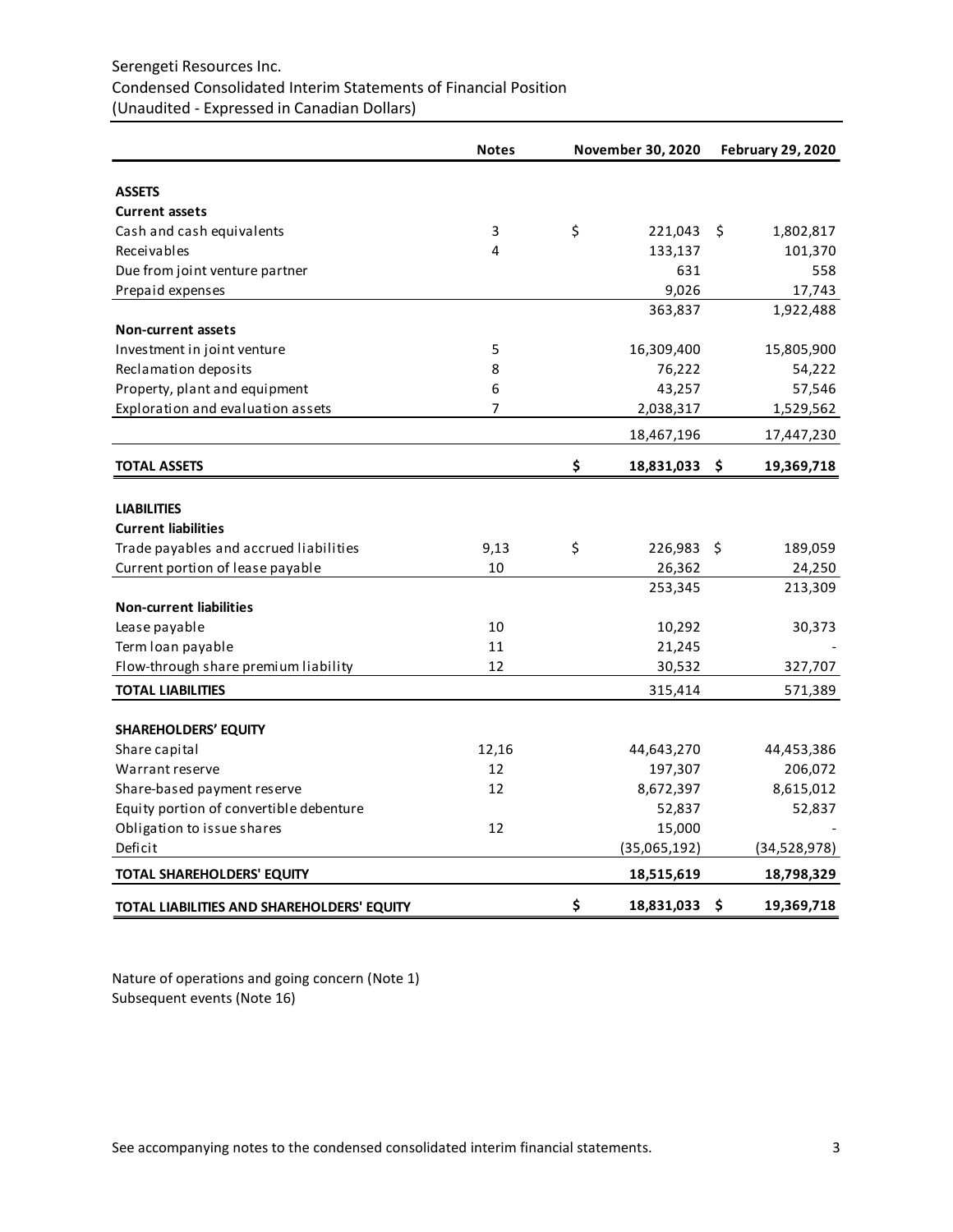# Serengeti Resources Inc.

# Condensed Consolidated Interim Statements of Loss and Comprehensive Loss (Unaudited - Expressed in Canadian Dollars)

|                                        |                  | Three month<br>period ended<br>November 30, | Three month<br>period ended<br>November 30, | Nine month<br>period ended<br>November 30, | Nine month<br>period ended<br>November 30, |
|----------------------------------------|------------------|---------------------------------------------|---------------------------------------------|--------------------------------------------|--------------------------------------------|
|                                        | <b>Notes</b>     | 2020                                        | 2019                                        | 2020                                       | 2019                                       |
| <b>Expenses</b>                        |                  |                                             |                                             |                                            |                                            |
| Consulting                             | 13               | \$<br>48,711                                | \$<br>28,426                                | \$<br>92,259                               | \$<br>119,041                              |
| Conventions and tradeshows             |                  | 1,508                                       | 1,949                                       | 10,722                                     | 16,291                                     |
| Corporate development                  |                  | 40,128                                      | 5,969                                       | 96,692                                     | 36,414                                     |
| Depreciation                           | $\boldsymbol{6}$ | 6,793                                       | 7,753                                       | 19,986                                     | 18,167                                     |
| Director fees                          | 13               | 19,000                                      | 23,587                                      | 57,000                                     | 55,326                                     |
| Investor relations                     |                  | 9,834                                       | 1,126                                       | 21,181                                     | 13,083                                     |
| Management fees                        | 13               | 49,165                                      | 45,273                                      | 168,357                                    | 139,972                                    |
| Office and miscellaneous               |                  | 13,868                                      | 16,222                                      | 38,050                                     | 46,755                                     |
| Professional fees                      |                  | 12,382                                      | 23,697                                      | 31,546                                     | 52,907                                     |
| Project investigation costs            |                  | 8,586                                       | 5,452                                       | 77,996                                     | 21,775                                     |
| <b>Salaries</b>                        |                  | 47,991                                      | 19,143                                      | 96,339                                     | 55,555                                     |
| Share-based payments                   | 12,13            | 51,523                                      | 73,404                                      | 89,165                                     | 364,960                                    |
| Transfer agent and filing fees         |                  | 6,396                                       | 13,290                                      | 12,934                                     | 24,306                                     |
|                                        |                  | (315, 885)                                  | (265, 291)                                  | (812, 227)                                 | (964, 552)                                 |
| <b>Other Items</b>                     |                  |                                             |                                             |                                            |                                            |
| Impairment                             | $\overline{7}$   |                                             |                                             | (20,056)                                   |                                            |
| Expenses recovered                     |                  |                                             |                                             |                                            | 8,166                                      |
| Interest income                        |                  | 2,018                                       | 371                                         | 13,119                                     | 8,209                                      |
| Share of joint venture loss            |                  |                                             | (136)                                       |                                            | (2, 277)                                   |
| Other income                           |                  |                                             |                                             | 8,620                                      |                                            |
| Interest expense                       | 10               | (2,865)                                     | (26,088)                                    | (4,891)                                    | (28, 347)                                  |
| Gain on term loan payable              | 11               | 20,746                                      |                                             | 20,746                                     |                                            |
| Loss on disposition of investment      | 5                | (38, 700)                                   |                                             | (38, 700)                                  |                                            |
| Management income                      |                  |                                             | 233                                         |                                            | 37,598                                     |
| Recovery of flow-through share premium | 12               | 249,998                                     |                                             | 297,175                                    |                                            |
|                                        |                  | 231,197                                     | (25, 620)                                   | 276,013                                    | 23,349                                     |
| Loss and comprehensive loss            |                  | \$<br>(84, 688)                             | \$<br>(290, 911)                            | \$<br>(536, 214)                           | \$<br>(941, 203)                           |
| Loss per share - basic and diluted     |                  | \$<br>(0.00)                                | \$<br>(0.00)                                | \$<br>(0.00)                               | \$<br>(0.01)                               |
| Weighted average number of common      |                  |                                             |                                             |                                            |                                            |
| shares outstanding                     |                  | 110,128,211                                 | 98,115,877                                  | 109,575,927                                | 96,507,759                                 |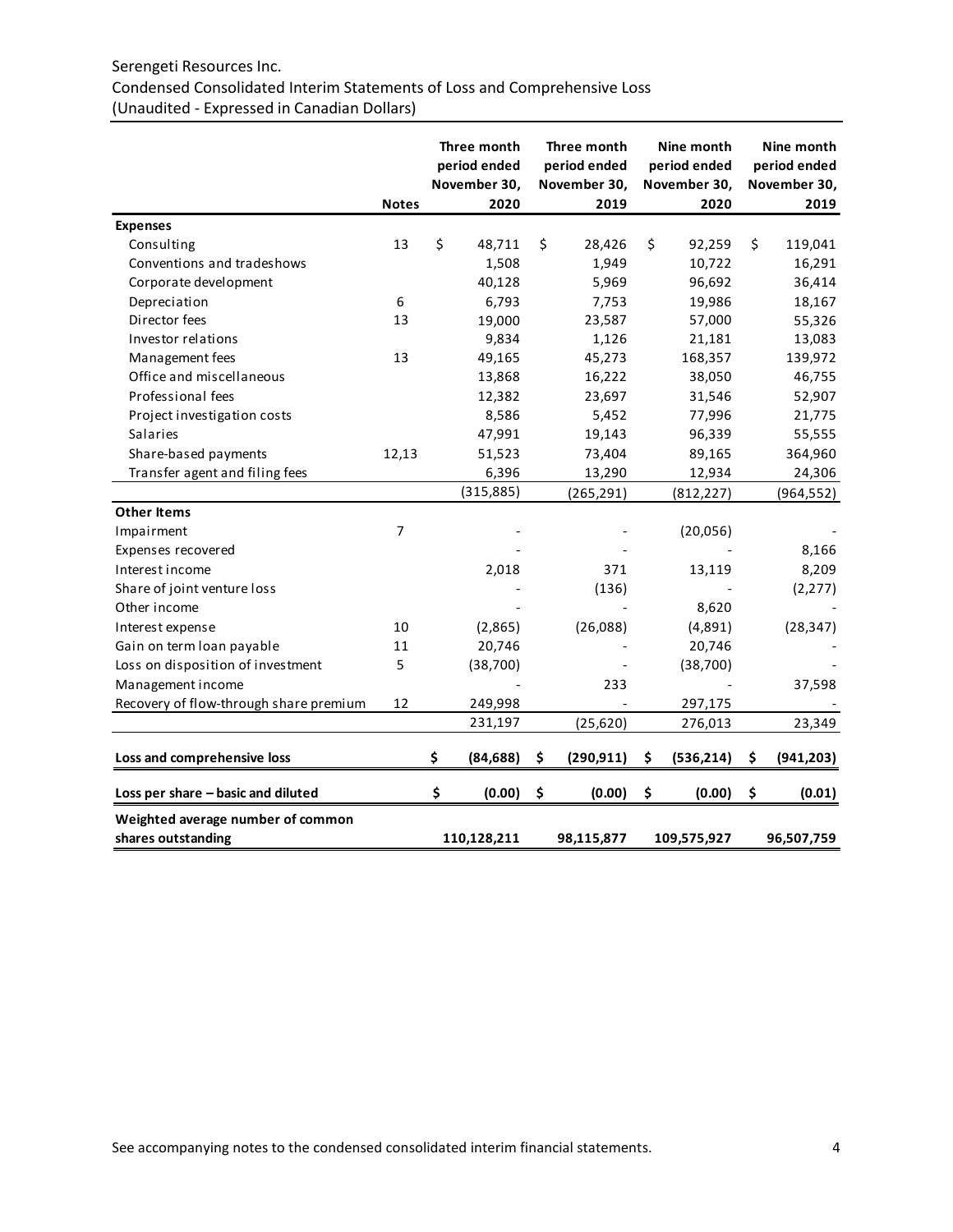# Serengeti Resources Inc. Condensed Consolidated Interim Statement of Changes in Shareholders' Equity (Unaudited - Expressed in Canadian Dollars)

|                                                                 |             | Share capital       |              |                    |                                   |                                                   |                                  |                  |                                         |
|-----------------------------------------------------------------|-------------|---------------------|--------------|--------------------|-----------------------------------|---------------------------------------------------|----------------------------------|------------------|-----------------------------------------|
|                                                                 | <b>Note</b> | Number of<br>shares | Amount       | Warrant<br>reserve | Share-based<br>payment<br>reserve | Equity<br>portion of<br>convertible<br>debentures | Obligation<br>to issue<br>shares | <b>Deficit</b>   | Total<br>Shareholders'<br><b>Equity</b> |
| Balance at February 28, 2019                                    |             | 92,849,668          | \$41,645,496 | Ś.                 | \$8,007,772                       | \$                                                | Ś.                               | \$(31,023,534)   | \$18,629,734                            |
| Shares issued for cash - flow-through financing                 |             | 4,850,000           | 1,455,000    |                    |                                   |                                                   |                                  |                  | 1,455,000                               |
| Shares issued for cash - exercise of stock options              |             | 200,000             | 12,000       |                    |                                   |                                                   |                                  |                  | 12,000                                  |
| Shares issued for cash - exercise of warrants                   |             | 225,000             | 49,500       |                    |                                   |                                                   |                                  |                  | 49,500                                  |
| Shares issued for acquisition of property interests             |             | 233,333             | 58,333       |                    |                                   |                                                   |                                  |                  | 58,333                                  |
| Share issuance costs                                            |             |                     | (12, 955)    |                    |                                   |                                                   |                                  |                  | (12, 955)                               |
| Reallocation of fair market value of stock options              |             |                     |              |                    |                                   |                                                   |                                  |                  |                                         |
| exercised                                                       |             |                     | 6,163        |                    | (6, 163)                          |                                                   |                                  |                  |                                         |
| Share-based payments                                            |             |                     |              |                    | 364,960                           |                                                   |                                  |                  | 364,960                                 |
| Convertible debentures                                          |             |                     |              |                    |                                   | 52,837                                            |                                  |                  | 52,837                                  |
| Net loss for the period                                         |             |                     |              |                    |                                   |                                                   |                                  | (941, 203)       | (941, 203)                              |
| Balance at November 30, 2019                                    |             | 98,358,001          | \$43,213,537 | Ś.                 | \$8,366,569                       | 52,837<br>S.                                      | \$                               | \$(31, 964, 737) | \$19,668,206                            |
| Balance at February 29, 2020                                    |             | 109,173,573         | \$44,453,386 | \$206,072          | \$8,615,012                       | 52,837<br>Ś                                       | \$                               | \$(34,528,978)   | \$18,798,329                            |
| Shares issued for acquisition of property interests             | 7.12        | 100,000             | 28,000       |                    |                                   |                                                   |                                  |                  | 28,000                                  |
| Shares issued for debt                                          | 12          | 272,104             | 51,700       |                    |                                   |                                                   |                                  |                  | 51,700                                  |
| Shares issued for cash - exercise of warrants                   | 12          | 79,841              | 20,048       |                    |                                   |                                                   |                                  |                  | 20,048                                  |
| Shares issued for cash - exercise of stock options              | 12          | 775,000             | 50,750       |                    |                                   |                                                   |                                  |                  | 50,750                                  |
| Shares to be issued - exercise of stock options                 | 12          |                     |              |                    |                                   |                                                   | 15,000                           |                  | 15,000                                  |
| Share issuance costs                                            | 12          |                     | (1, 159)     |                    |                                   |                                                   |                                  |                  | (1, 159)                                |
| Reallocation of fair market value of warrants<br>exercised      | 12          |                     | 8,765        | (8, 765)           |                                   |                                                   |                                  |                  |                                         |
|                                                                 |             |                     |              |                    |                                   |                                                   |                                  |                  |                                         |
| Reallocation of fair market value of stock options<br>exercised | 12          |                     |              |                    |                                   |                                                   |                                  |                  |                                         |
| Share-based payments                                            | 12          |                     | 31,780       |                    | (31,780)<br>89,165                |                                                   |                                  |                  | 89,165                                  |
|                                                                 |             |                     |              |                    |                                   |                                                   |                                  | (536, 214)       | (536, 214)                              |
| Net loss for the period                                         |             |                     |              |                    |                                   |                                                   |                                  |                  |                                         |
| Balance at November 30, 2020                                    |             | 110,400,518         | \$44,643,270 | \$197,307          | \$8,672,397                       | \$<br>52,837                                      | \$15,000                         | $$$ (35,065,192) | \$18,515,619                            |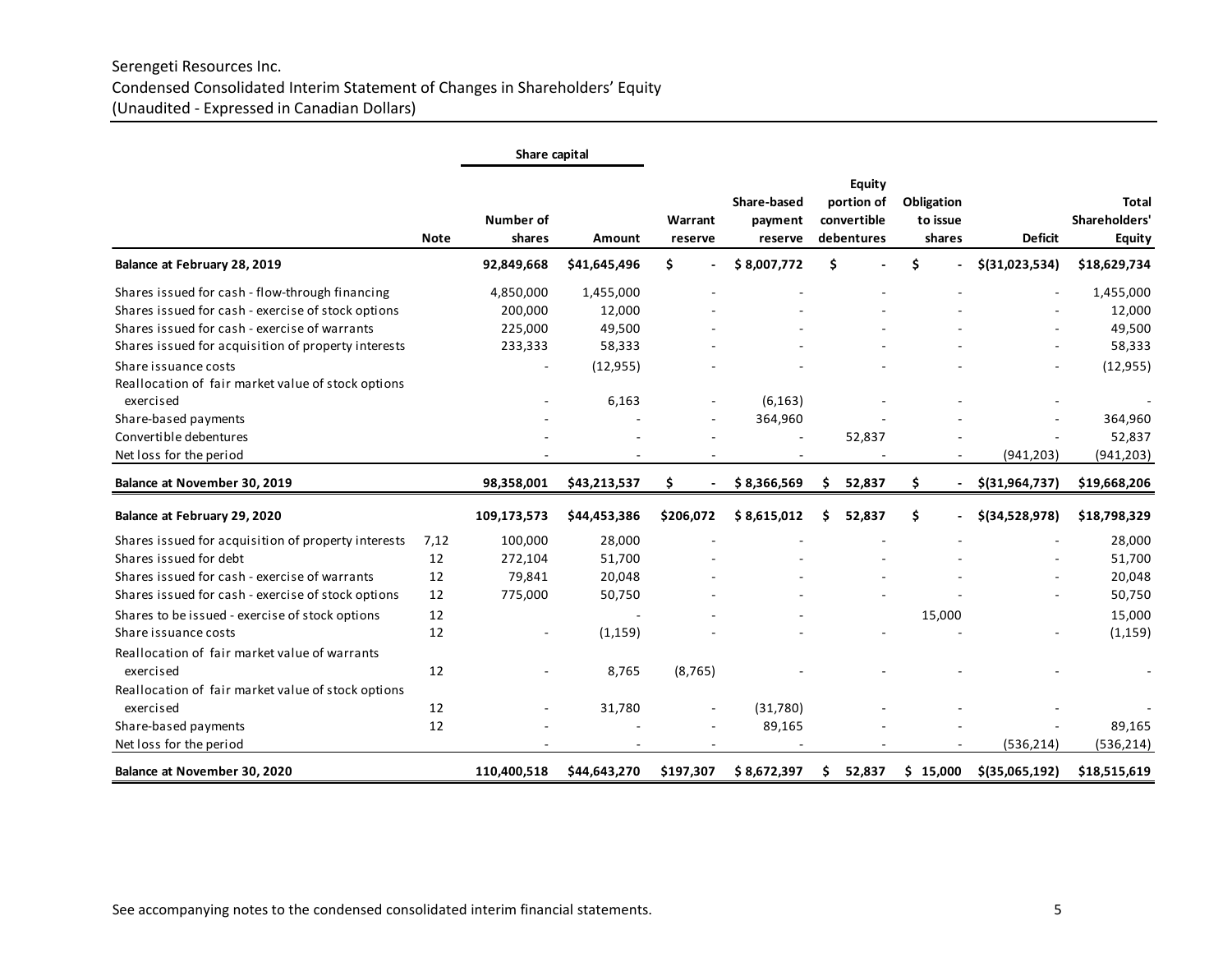# Serengeti Resources Inc. Condensed Consolidated Interim Statements of Cash Flows (Unaudited - Expressed in Canadian Dollars)

|                                                 | Three month<br>period ended<br>November 30,<br>2020 |    | Three month<br>period ended<br>November 30,<br>2019 |    | Nine month<br>period ended<br>November 30,<br>2020 | Nine month<br>period ended<br>November 30,<br>2019 |
|-------------------------------------------------|-----------------------------------------------------|----|-----------------------------------------------------|----|----------------------------------------------------|----------------------------------------------------|
| <b>Operating activities</b>                     |                                                     |    |                                                     |    |                                                    |                                                    |
| Net loss                                        | \$<br>(84, 688)                                     | Ś. | (290, 911)                                          | \$ | (536, 214)                                         | \$<br>(941, 203)                                   |
| Adjustments for non-cash items:                 |                                                     |    |                                                     |    |                                                    |                                                    |
| Depreciation                                    | 6,793                                               |    | 7,753                                               |    | 19,986                                             | 18,167                                             |
| Share of joint venture loss                     |                                                     |    | 136                                                 |    |                                                    | 2,277                                              |
| Interest expense                                | 2,759                                               |    | 25,495                                              |    | 4,673                                              | 27,747                                             |
| Interest income                                 | (2,793)                                             |    |                                                     |    | (2,793)                                            |                                                    |
| Management fee income                           |                                                     |    | (233)                                               |    |                                                    | (37, 598)                                          |
| Share-based payments                            | 51,523                                              |    | 73,404                                              |    | 89,165                                             | 364,960                                            |
| Impairment                                      |                                                     |    |                                                     |    | 20,056                                             |                                                    |
| Gain on term loan payable                       | (20, 746)                                           |    |                                                     |    | (20, 746)                                          |                                                    |
| Loss on disposition of investment               | 38,700                                              |    |                                                     |    | 38,700                                             |                                                    |
| Recovery of flow-through share                  | (249,998)                                           |    |                                                     |    | (297, 175)                                         |                                                    |
| Changes in non-cash working capital             |                                                     |    |                                                     |    |                                                    |                                                    |
| items:                                          |                                                     |    |                                                     |    |                                                    |                                                    |
| Receivables                                     | 36,876                                              |    | (2, 160)                                            |    | (28, 974)                                          | (60, 910)                                          |
| Due from joint venture partner                  | (632)                                               |    | (942)                                               |    | (74)                                               | 3,406                                              |
| Prepaid expenses                                | 12,300                                              |    | 3,874                                               |    | 8,718                                              | 4,636                                              |
| Trade payables and accrued liabilities          | 2,212                                               |    | 44,283                                              |    | 45,218                                             | 81,254                                             |
| Net cash flows used in operating activities     | (207, 694)                                          |    | (139, 301)                                          |    | (659, 460)                                         | (537, 264)                                         |
| <b>Investing activities</b>                     |                                                     |    |                                                     |    |                                                    |                                                    |
| Exploration and evaluation assets               | (245, 108)                                          |    | (601, 812)                                          |    | (490, 106)                                         | (1,430,776)                                        |
| Investment in joint ventures                    | (125,000)                                           |    | (93,600)                                            |    | (508, 500)                                         | (383,500)                                          |
| property, plant and equipment                   | (5,697)                                             |    |                                                     |    | (5,697)                                            |                                                    |
| Reclamation deposits                            |                                                     |    |                                                     |    | (22,000)                                           | (22, 462)                                          |
|                                                 |                                                     |    |                                                     |    |                                                    |                                                    |
| Net cash flows used in investing activities     | (375, 805)                                          |    | (695, 412)                                          |    | (1,026,303)                                        | (1,836,738)                                        |
| <b>Financing activities</b>                     |                                                     |    |                                                     |    |                                                    |                                                    |
| Proceeds on issuance of common shares           |                                                     |    |                                                     |    |                                                    | 1,455,000                                          |
| Share issuance costs                            |                                                     |    |                                                     |    | (1, 159)                                           | (12, 955)                                          |
| Options exercised for cash                      | 65,750                                              |    | 7,000                                               |    | 65,750                                             | 12,000                                             |
| Warrants exercised                              | 20,048                                              |    | 49,500                                              |    | 20,048                                             | 49,500                                             |
| CEBA loan received                              |                                                     |    |                                                     |    | 40,000                                             |                                                    |
| Convertible debentures                          |                                                     |    | 700,000                                             |    |                                                    | 700,000                                            |
| Lease payable repayments                        | (6, 919)                                            |    | (10, 335)                                           |    | (20, 650)                                          | (21, 333)                                          |
| Net cash flows provided by financing activities | 78,879                                              |    | 746,165                                             |    | 103,989                                            | 2,182,212                                          |
| Net change in cash and cash equivalents         | (504, 620)                                          |    | (88, 548)                                           |    | (1,581,774)                                        | (191, 790)                                         |
| Cash and cash equivalents, beginning            | 725,663                                             |    | 270,115                                             |    | 1,802,817                                          | 373,357                                            |
| Cash and cash equivalents, ending               | \$<br>221,043                                       | \$ | 181,567                                             | \$ | 221,043                                            | \$<br>181,567                                      |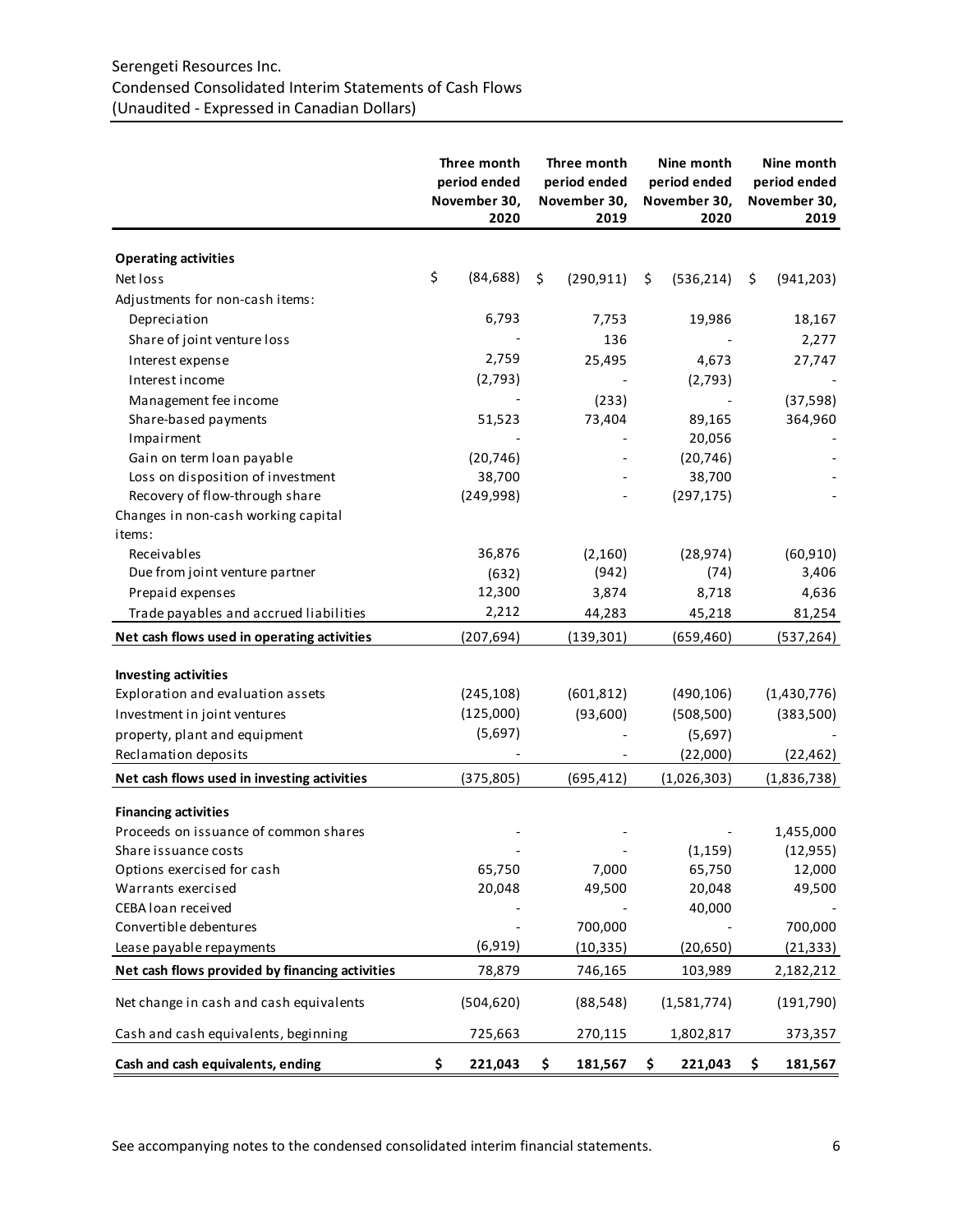#### **1. Nature of operations and going concern**

Serengeti Resources Inc. (the "Company" or "Serengeti") was incorporated on March 5, 1973, under the laws of the Province of British Columbia, Canada, and its principal activity is the acquisition and exploration of mineral properties in Canada. The Company's shares are traded on the TSX Venture Exchange ("TSX-V") under the symbol "SIR".

The head office and principal address of the Company is 800 West Pender Street, Suite 520, Vancouver, British Columbia, Canada, V6C 2V6. The Company's registered and records office address is #3200 – 650 West Georgia Street, Vancouver, British Columbia, Canada, V6B 4P7.

## **Going concern**

These condensed consolidated interim financial statements have been prepared on the assumption that the Company will continue as a going concern, meaning it will continue in operation for the foreseeable future and will be able to realize assets and discharge liabilities in the ordinary course of operations. Different bases of measurement may be appropriate if the Company was not expected to continue operations for the foreseeable future. At November 30, 2020, the Company had not achieved profitable operations, had a net loss of \$536,214 for the period ended November 30, 2020 and accumulated losses of \$35,065,192 (February 29, 2020 - \$34,528,978) since inception, all of which indicate a material uncertainty that may cast significant doubt about the Company's ability to continue as a going concern. The Company's continuation as a going concern is dependent on its ability to raise equity capital or borrowings sufficient funds to meet its current and future obligations. Although the Company has been successful in the past in raising funds to continue operations, there is no assurance it will be able to do so in the future.

Since March 31, 2020, the outbreak of the novel strain of coronavirus, specifically identified as "COVID-19", has resulted in governments worldwide enacting emergency measures to combat the spread of the virus. These measures, which include the implementation of travel bans, quarantine periods and social distancing, have caused material disruption to businesses globally resulting in an economic slowdown. Global equity markets have experienced significant volatility. Governments and central banks have reacted with significant monetary and fiscal interventions designed to stabilize economic conditions. The duration and impact of the COVID-19 outbreak is unknown at this time, as is the efficacy of the government and central bank interventions. It is not possible to reliably estimate the length and severity of these developments and the impact on the financial results and condition of the Company and its operations in future periods.

# **2. Significant accounting policies and basis of preparation**

These condensed consolidated interim financial statements were authorized for issue by the directors of the Company on January 26, 2021.

#### *Statement of compliance with International Financial Reporting Standards*

These condensed consolidated interim financial statements of the Company have been prepared in accordance with International Accounting Standard 34, Interim Financial Reporting using accounting policies consistent with International Financial Reporting Standards ("IFRS") as issued by the International Accounting Standards Board and interpretations of the International Financial Reporting Interpretations Committee. The accounting policies and methods of computation applied by the Company in these condensed consolidated interim financial statements are the same as those applied in the Company's annual financial statements as at and for the year ended February 29, 2020 with the exception of the new accounting policy adopted in the current period.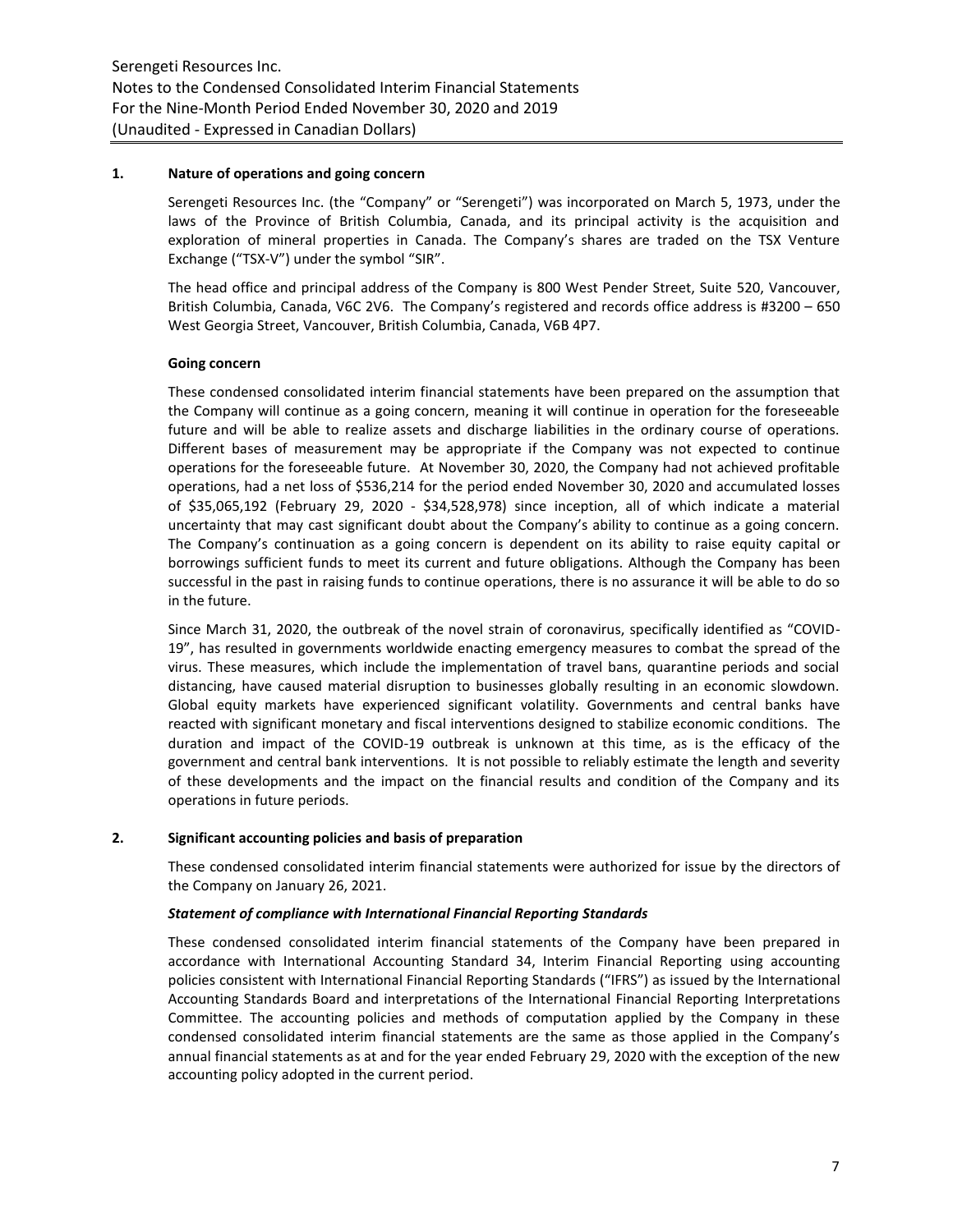## **2. Significant accounting policies and basis of preparation** (cont'd)

#### *Statement of compliance with International Financial Reporting Standards* (cont'd)

The condensed consolidated interim financial statements do not include all of the information and note disclosures required for full annual financial statements and should be read in conjunction with the Company's annual financial statements as at and for the year ended February 29, 2020.

## *Basis of presentation*

These condensed consolidated interim financial statements of the Company have been prepared on a historical cost basis except for some financial instruments classified in accordance with measurement standards under IFRS. These condensed consolidated interim financial statements are presented in Canadian dollars unless otherwise specified.

# **3. Cash and cash equivalents**

The components of cash and cash equivalents are as follows:

|                                    | November 30, | February 29, |
|------------------------------------|--------------|--------------|
|                                    | 2020         | 2020         |
| Cash at bank                       |              | 336,817      |
| Bank overdraft                     | (3,960)      |              |
| Guaranteed investment certificates | 225,000      | 1,466,000    |
|                                    | 221,043      | 1,802,817    |

## **4. Receivables**

|                                                 | November 30, | February 29, |         |  |
|-------------------------------------------------|--------------|--------------|---------|--|
|                                                 | 2020         |              | 2020    |  |
| Exploration costs recoverable from KCC (Note 5) | 114,626      |              | 43,099  |  |
| Goods and services tax receivable               | 12,070       |              | 53,023  |  |
| Other receivables                               | 6.441        |              | 5,248   |  |
|                                                 | 133,137      |              | 101,370 |  |

#### **5. Investment in joint venture – Kwanika Copper Corporation**

On November 24, 2017, Serengeti completed a transaction whereby Serengeti, POSCO DAEWOO Corporation, since renamed Posco International Corporation ("PIC") and Kwanika Copper Corporation ("KCC") (formerly Daewoo Minerals Canada Corporation) signed a definitive joint venture agreement (the "JVA") for the exploration and development of the Kwanika property (the "Project"). Pursuant to the JVA, the respective interests of Serengeti and PIC in the Project were transferred to KCC, which serves as the vehicle for the joint venture.

In 2017, PIC contributed a total of \$8,300,000 in cash and as a result of this and prior contributions, held 8,200,000 million common shares of KCC (representing 35% of the total issued shares of KCC). Serengeti contributed its 95% ownership of the Kwanika property, in exchange for 15,228,571 common shares of KCC (representing 65% of the total issued shares of KCC).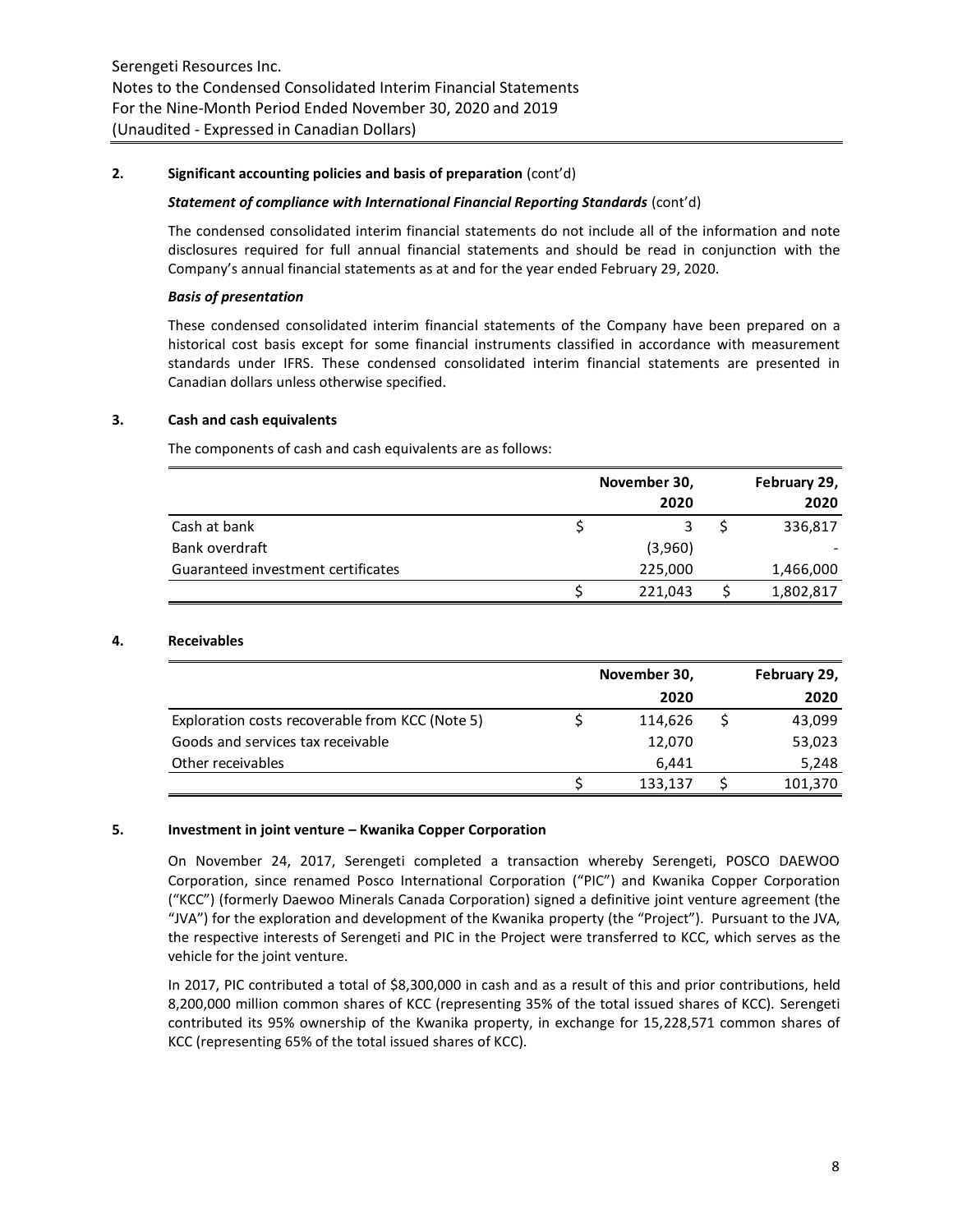## **5. Investment in joint venture – Kwanika Copper Corporation** (cont'd)

During the 2020 fiscal year, an additional \$590,000 was contributed to KCC on a pro-rata basis by the two partners to further engineering studies.

During the 2020 fiscal year, \$680,000 was solely contributed by Serengeti to KCC towards funding of the calendar 2020 work program. During the period ended November 30, 2020, the Company made an additional contribution of \$542,200. As at November 30, 2020, total sole contribution by Serengeti towards funding of the KCC calendar 2020 work program was \$1,222,200.

As at November 30, 2020, total contributions by Serengeti to KCC were \$16,795,571.

The Board of Directors and shareholders of KCC have approved a budget for exploration and project optimization to be completed at the Project during calendar 2020. Upon completion, Serengeti will own approximately 67% of KCC as a result of sole funding the calendar 2020 program. PIC has elected not to participate in the 2020 program and as a consequence, will dilute on a pro-rata basis to approximately 33% ownership of KCC.

Serengeti can remain as Project operator so long as it maintains a majority interest. As Project operator, Serengeti received a 10% management fee on expenditures of \$7,000,000. Unearned management fee income is included in deferred revenue in the consolidated statement of financial position. Management fee income of \$Nil (2019 – \$37,598) earned from the joint venture in the current period has been recorded in the condensed consolidated interim statement of loss and comprehensive loss for the period ended November 30, 2020.

Serengeti may be granted a 1% net smelter return royalty ("NSR") if its Project interest is diluted below 50% and an additional 0.5% NSR if its interest is diluted below 33 ⅓%, subject to partial buyback provisions to PIC. PIC will have certain concentrate offtake rights from production on the Project, subject to Serengeti's ability to enter into separate streaming arrangements.

|                                     | November 30, 2020<br>(unaudited) |
|-------------------------------------|----------------------------------|
| Current assets                      | \$<br>138,452                    |
| Non-current assets                  | 25,237,728                       |
| <b>Total assets</b>                 | \$<br>25,376,180                 |
| <b>Current liabilities</b>          | \$<br>184,076                    |
| Shareholders' equity                |                                  |
| Common shares                       |                                  |
| Serengeti Resources Inc.            | 16,795,571                       |
| Posco International Corporation     | 8,445,200                        |
| <b>Contributed Surplus</b>          | 100,000                          |
| Deficit                             | (148, 667)                       |
| Total shareholders' equity          | 25,192,104                       |
| <b>Total equity and liabilities</b> | \$<br>25,376,180                 |

#### **Summarized statement of financial position – Kwanika Copper Corporation**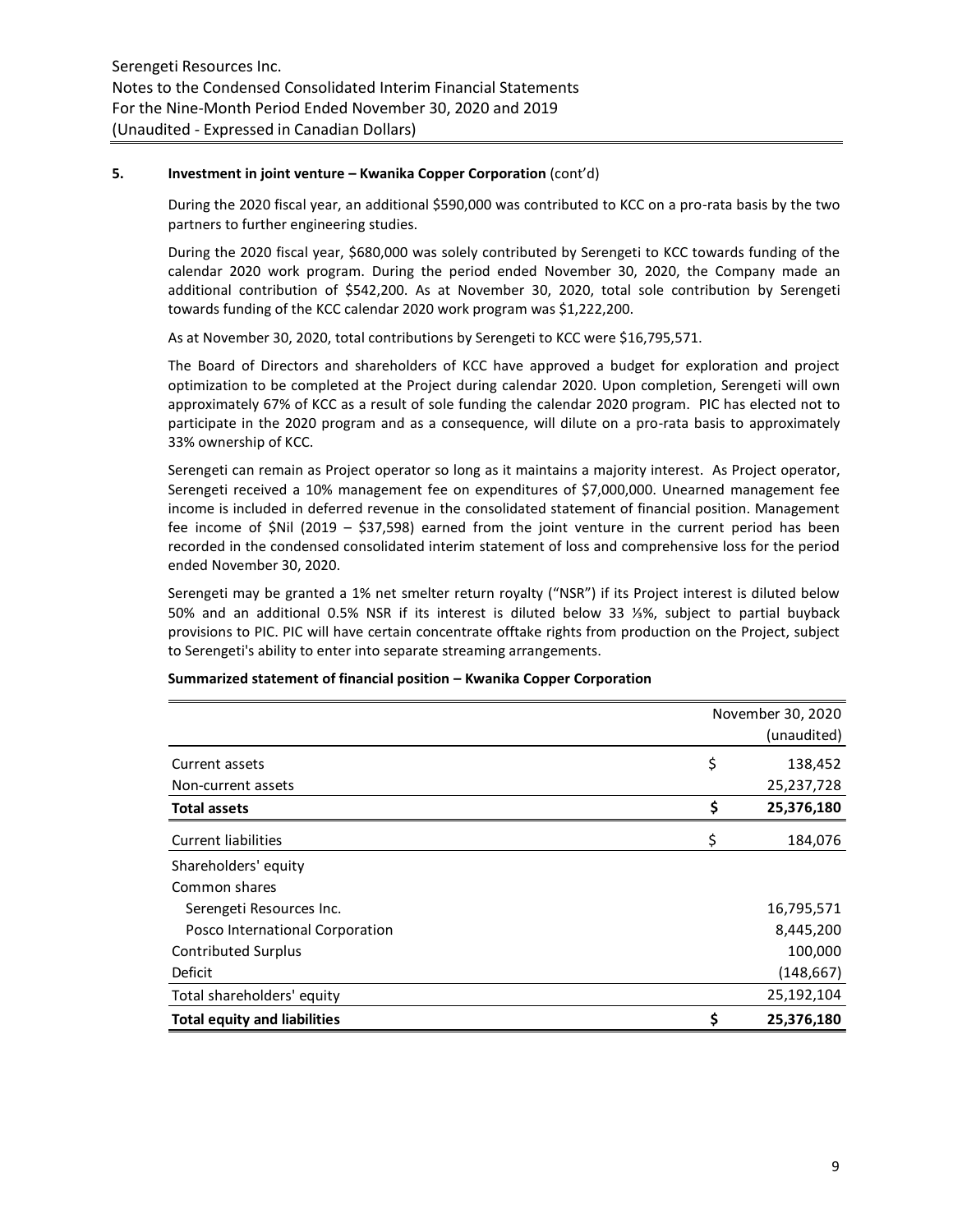# **5. Investment in joint venture – Kwanika Copper Corporation** (cont'd)

Changes in the investment in joint venture for the period ended November 30, 2020 and year ended February 29, 2020 are as follows:

| Balance February 28, 2019                                                 | Ş | 14,824,963 |
|---------------------------------------------------------------------------|---|------------|
| Additional investment in joint venture                                    |   | 1,063,500  |
| Share of joint venture loss from March 1, 2019 to February 29, 2020       |   | (12, 739)  |
| 65% of management fee income earned from joint venture from March 1, 2019 |   |            |
| to February 29, 2020                                                      |   | (69,824)   |
| Balance February 29, 2020                                                 |   | 15,805,900 |
| Additional investment in joint venture                                    |   | 542,200    |
| Disposition of investment                                                 |   | (38,700)   |
| Balance November 30, 2020                                                 |   | 16,309,400 |

# **6. Property, plant and equipment**

|                           |                      | <b>Furniture and</b> |               |
|---------------------------|----------------------|----------------------|---------------|
|                           | <b>Leased Office</b> | Equipment            | <b>Total</b>  |
| <u>Cost</u>               |                      |                      |               |
| Balance February 29, 2020 | \$<br>81,564         | \$<br>26,956         | \$<br>108,520 |
| Additions                 |                      | 5,697                | 5,697         |
| Balance November 30, 2020 | 81,564               | 32,653               | 114,217       |
| Accumulated depreciation  |                      |                      |               |
| Balance February 29, 2020 | 25,087               | 25,887               | 50,974        |
| Additions                 | 19,550               | 436                  | 19,986        |
| Balance November 30, 2020 | 44,637               | 26,323               | 70,960        |
| Net book value            |                      |                      |               |
| Balance February 29, 2020 | \$<br>56,477         | \$<br>1,069          | \$<br>57,546  |
| Balance November 30, 2020 | \$<br>36,927         | \$<br>6,330          | \$<br>43.257  |

The leased office is being amortized on a straight-line basis over the lease term of 3 years.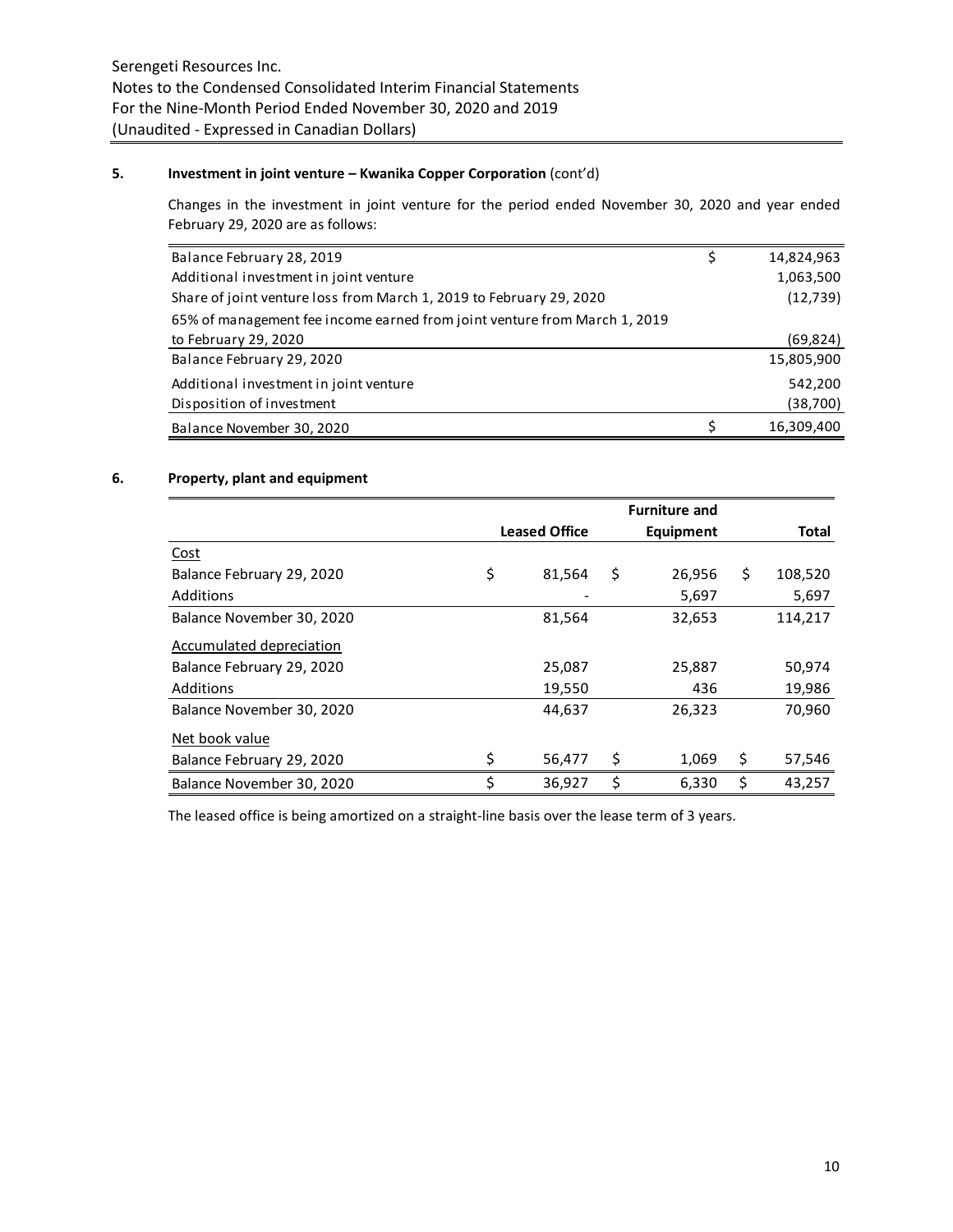# **7. Exploration and evaluation assets**

The following is a description of the Company's exploration and evaluation assets and the related expenditures incurred for the period ended November 30, 2020:

|                                         | <b>Milligan West</b> |                          | <b>Top Cat</b> | East Niv     | Other     |    | Total       |  |
|-----------------------------------------|----------------------|--------------------------|----------------|--------------|-----------|----|-------------|--|
| <b>Property acquisition costs</b>       |                      |                          |                |              |           |    |             |  |
| Balance, beginning                      | \$                   | 43,111                   | 64,502<br>S.   | 11,422<br>Ŝ. | \$439,354 | \$ | 558,389     |  |
| Additions                               |                      |                          | 50,000         | 25,038       |           |    | 75,038      |  |
| Balance, ending                         |                      | 43,111                   | 114,502        | 36,460       | 439,354   |    | 633,427     |  |
| <b>Exploration and evaluation costs</b> |                      |                          |                |              |           |    |             |  |
| Balance, beginning                      |                      | 524,785                  | 176,013        | 89,152       | 181,223   |    | 971,173     |  |
| Costs incurred during period:           |                      |                          |                |              |           |    |             |  |
| Aircraft                                |                      |                          |                | 32,693       |           |    | 32,693      |  |
| Assaying                                |                      |                          | 18,640         | 14,310       | 148       |    | 33,098      |  |
| Camp and operations                     |                      |                          | 25,008         | 26,605       | 732       |    | 52,345      |  |
| Consulting                              |                      | 617                      | 38,277         | 63,741       | 7,993     |    | 110,628     |  |
| Geophysics                              |                      | $\overline{\phantom{a}}$ | 102,931        | 94,035       |           |    | 196,966     |  |
| Software purchased                      |                      |                          | 2,428          | 5,756        |           |    | 8,184       |  |
| Travel and accommodation                |                      |                          | 9,901          | 9,958        |           |    | 19,859      |  |
|                                         |                      | 617                      | 197,185        | 247,098      | 8,873     |    | 453,773     |  |
| Other Items:                            |                      |                          |                |              |           |    |             |  |
| Impairment                              |                      |                          |                |              | (20,056)  |    | (20,056)    |  |
| Balance, ending                         |                      | 525,402                  | 373,198        | 336,250      | 170,040   |    | 1,404,890   |  |
| <b>Total</b>                            | \$                   | 568,513                  | \$487,700      | \$372,710    | \$609,394 |    | \$2,038,317 |  |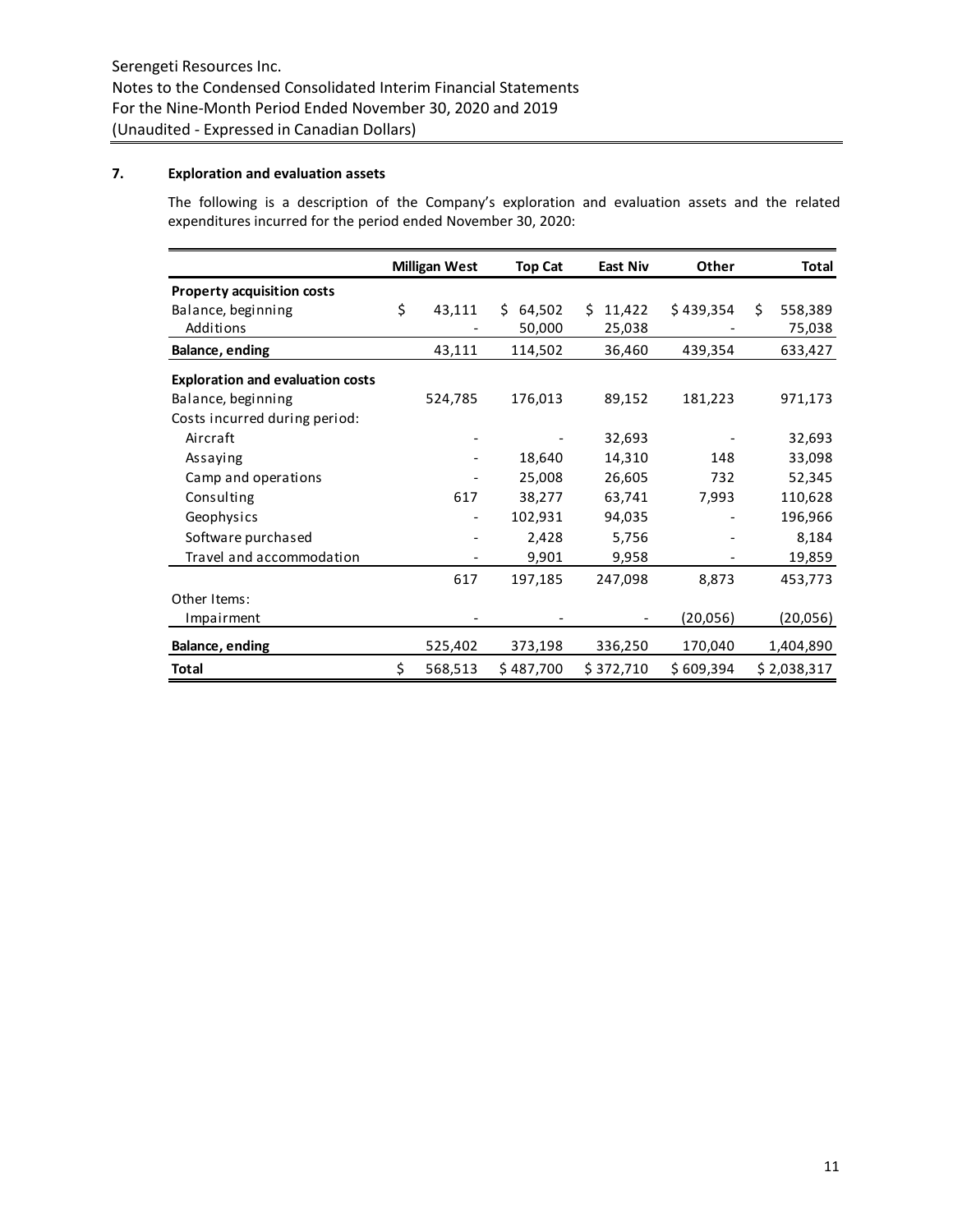## **7. Exploration and evaluation assets** (cont'd)

The following is a description of the Company's exploration and evaluation assets and the related expenditures incurred for the year ended February 29, 2020:

|                                         |                                | Milligan  |                                |                 |            |               |
|-----------------------------------------|--------------------------------|-----------|--------------------------------|-----------------|------------|---------------|
|                                         | Atty                           | West      | <b>Top Cat</b>                 | <b>East Niv</b> | Other      | Total         |
| <b>Property acquisition costs</b>       |                                |           |                                |                 |            |               |
| Balance, beginning                      | \$126,551                      | \$43,111  | Ŝ.<br>$\overline{\phantom{a}}$ | 2,987<br>Ŝ.     | \$814,052  | 986,701<br>Ŝ. |
| Additions                               | 25,797                         |           | 64,502                         | 8,435           | 6,733      | 105,467       |
| Balance, ending                         | 152,348                        | 43,111    | 64,502                         | 11,422          | 820,785    | 1,092,168     |
| <b>Exploration and evaluation costs</b> |                                |           |                                |                 |            |               |
| Balance, beginning                      | 378,916                        | 521,816   |                                | 6,314           | 552,068    | 1,459,114     |
| Costs incurred during year:             |                                |           |                                |                 |            |               |
| Aircraft                                | 273,208                        |           | 28,145                         | 14,815          | 65,993     | 382,161       |
| Assaying                                | 59,628                         |           | 9,098                          | 6,938           | 4,869      | 80,533        |
| Camp and operations                     | 95,161                         |           | 71,099                         | 16,736          | 22,347     | 205,343       |
| Consulting                              | 89,866                         | 3,107     | 50,601                         | 41,178          | 42,889     | 227,641       |
| Drilling                                | 323,273                        |           |                                |                 |            | 323,273       |
| Geophysics                              | 112,912                        |           |                                |                 | 120,920    | 233,832       |
| Software purchased                      |                                |           | 270                            |                 |            | 270           |
| Storage                                 |                                | 2,472     |                                |                 | 4,538      | 7,010         |
| Travel and accommodation                | 103,336                        |           | 16,800                         | 5,065           | 11,297     | 136,498       |
|                                         | 1,057,384                      | 5,579     | 176,013                        | 84,732          | 272,853    | 1,596,561     |
| Other Items:                            |                                |           |                                |                 |            |               |
| <b>Exploration tax credits</b>          | (113, 675)                     | (2,610)   |                                | (1,894)         | (38, 918)  | (157, 097)    |
| Cost recoveries                         |                                |           |                                |                 | (558)      | (558)         |
| Impairment                              | (1,474,973)                    |           |                                |                 | (985, 653) | (2,460,626)   |
| Balance, ending                         | (152, 348)                     | 524,785   | 176,013                        | 89,152          | (200, 208) | 437,394       |
| Total                                   | \$<br>$\overline{\phantom{a}}$ | \$567,896 | \$240,515                      | \$100,574       | \$620,577  | \$1,529,562   |

#### a) ATTY and ATG Claims

The Company entered into an agreement to acquire a 100% interest in the Atty property from Finlay Minerals Ltd. ("Finlay") and adjacent claims ("ATG Claims") from Electrum Resource Corp. ("Electrum") on March 4, 2018 and the agreement was approved by the TSX-V on April 10, 2018.

The Company issued 25,000 shares at fair value of \$6,500 to each of the Kwadacha First Nation and Tsay Keh Dene Nation pursuant to the exploration agreement on the Atty property.

In the prior year, upon review of the exploration results obtained in the 2019 drilling program, the Company made a decision to discontinue its option for the acquisition of a 100% interest in the Atty property from Finlay Minerals Ltd. and adjacent ATG Claims from Electrum Resources Corp., returning these properties to the vendors. No further work payments were due at the time. The Atty property was impaired in full during the year ended February 29, 2020.

During the period ended November 30, 2020, the Company also recorded an impairment of \$20,056 on the ATG property.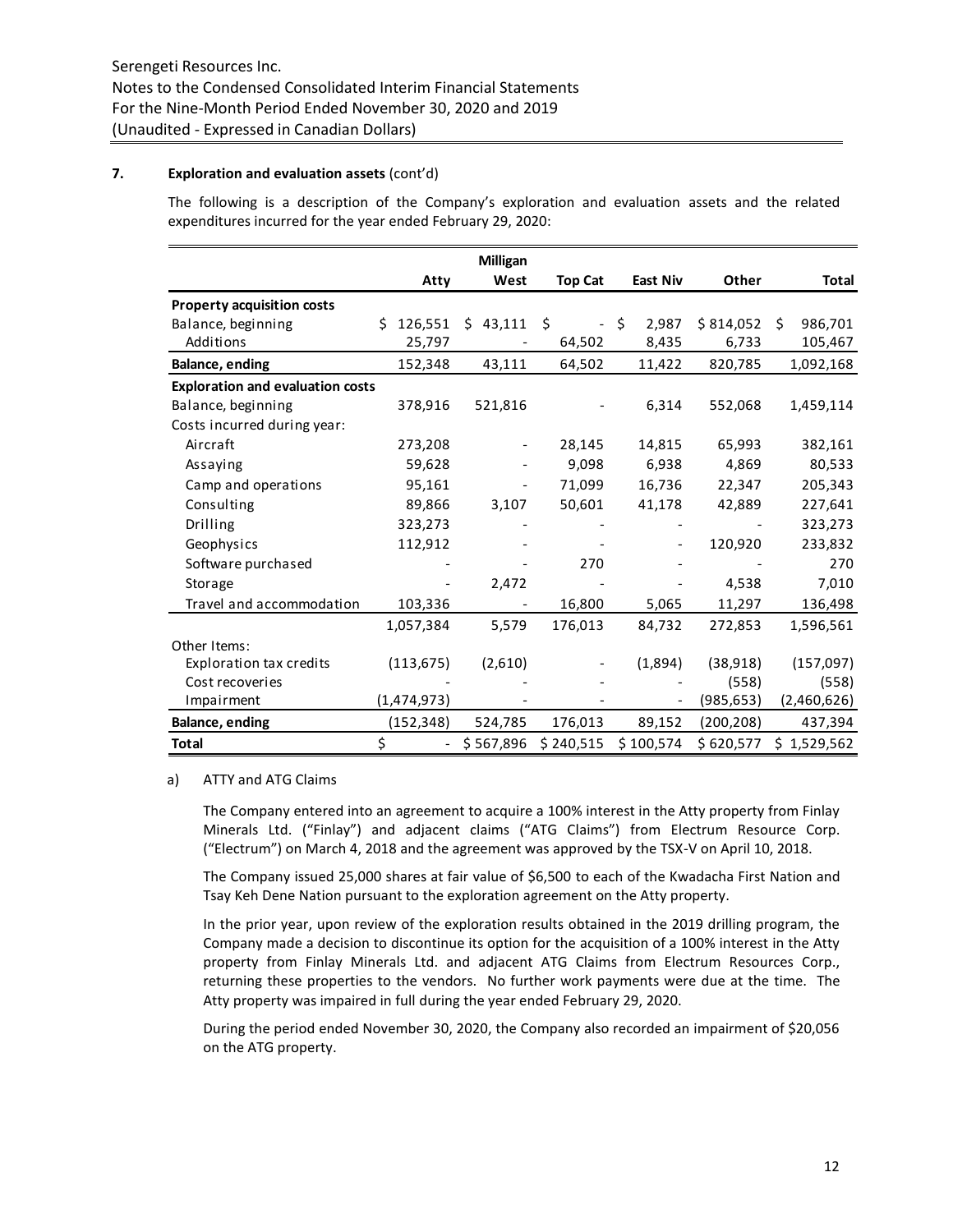## **7. Exploration and evaluation assets** (cont'd)

b) Milligan West

The Company owns a 56.3% interest in the Milligan West property in joint venture with Fjordland Exploration Inc., an arm's-length company also listed on the TSX-V.

c) East Niv

The Company acquired East Niv by staking in 2018 and conducted an initial reconnaissance that year. A follow-up program was carried out in 2019 and a more substantial program in 2020. . East Niv lies within Mesozoic volcanic rocks of the Stikine Terrane along the unconformity between the Upper Triassic Takla and Early Jurassic Hazelton Groups, approximately 40km SW of the Kemess Minesite.

The mapping, sampling and a 17.5 line km IP geophysical survey completed to date at East Niv have outlined a previously unknown, 3.5 sq km multiparameter porphyry copper-gold target at East Niv encompassing a number of porphyry-style copper-gold occurrences, demonstrating regional scale potential and the property was expanded to over 20,750 hectares.

d) Top Cat

On July 19, 2019, the Company optioned the Top Cat claims.

The Company may earn a 100% interest by:

- Making staged cash payments totaling \$340,000 over 5 years; \$18,000 of which was paid on signing. On November 7, 2019, the Company issued 83,333 shares at a fair value of \$18,333 in lieu of cash payment pursuant to the option agreement. On July 13, 2020, the Company paid \$22,000 pursuant to the option agreement;
- Issuing a total of 1,500,000 common shares in stages over a 5-year period. On August 2, 2019, 100,000 shares with a fair value of \$27,000 were issued upon TSX-V approval of the option agreement. On July 13, 2020, the Company issued 100,000 shares with fair value of \$28,000 pursuant to the option agreement (Note 12);
- Incurring a total of \$1,250,000 in exploration expenditures over a 5-year period with a minimum of \$100,000 to be spent before the first anniversary of the agreement, which expenditure was made;
- Granting the optionors a 3% NSR on the property, subject to the Company's right to purchase a 2% NSR for \$2,000,000 at any time prior to the first anniversary of commercial production.
- e) Net Smelter Return Royalties Thor Marmot and Deer Lake Properties

During the year ended February 28, 2019, the Company acquired NSR's of 0.75% on each of the Thor Marmot and Deer Lake Properties located in the Kemess and Kamloops Mining Districts from Electrum and received a payment of \$10,000 in exchange for Portable Assessment Credits that the Company transferred to Electrum for the maximum allowable five-year period.

f) Other Properties

Serengeti holds a 100% interest in a number of other properties, all of which are located in British Columbia.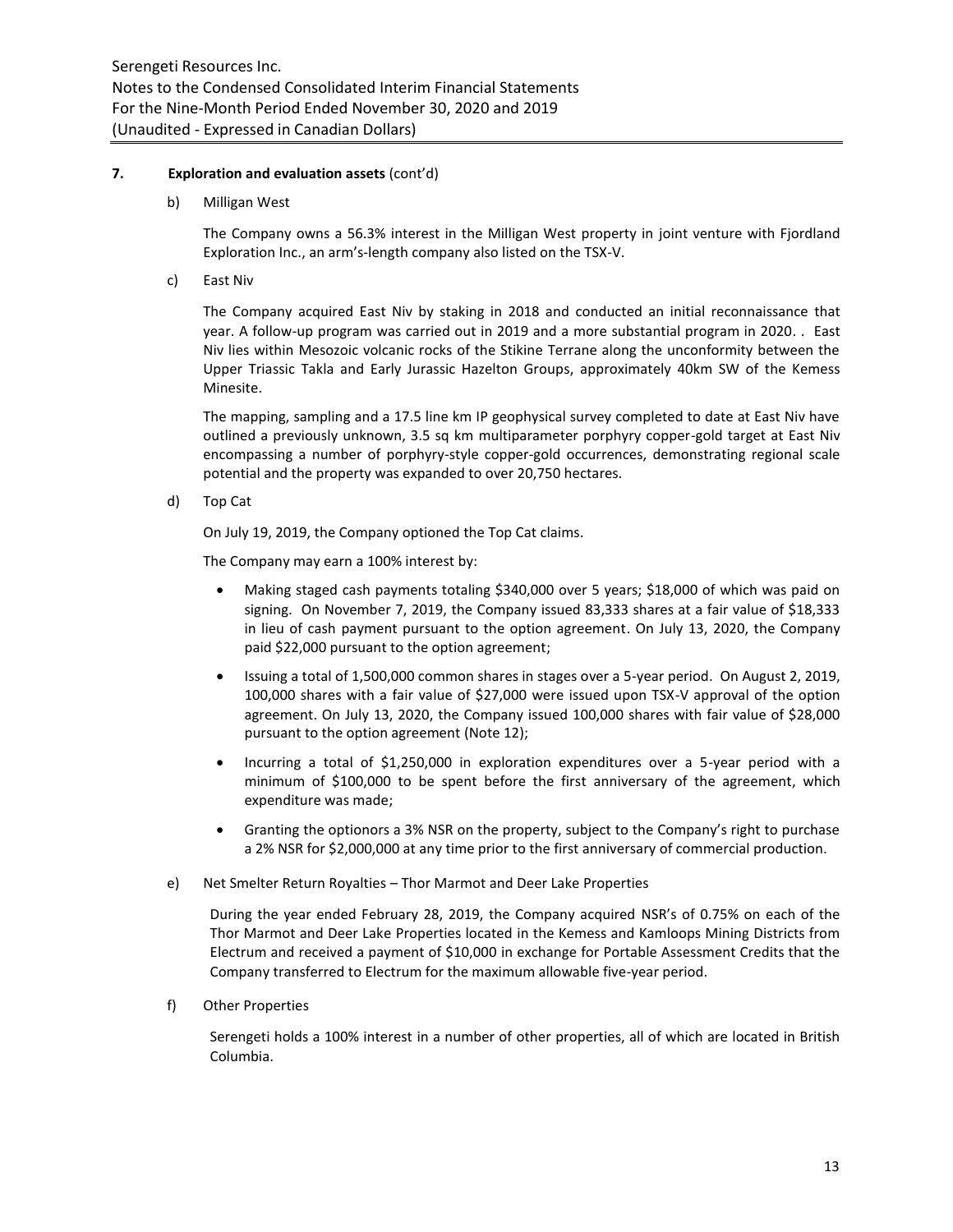## **8. Reclamation deposits**

The Company has posted bonds and investment certificates to provide for certain potential reclamation liabilities as agreed with the Province of British Columbia – Ministry of Energy, Mines and Petroleum Resources.

|                           | November 30, | February 29, |        |  |
|---------------------------|--------------|--------------|--------|--|
|                           | 2020         |              | 2020   |  |
| Balance, beginning        | 54,222       |              | 31,760 |  |
| Changes during the period | 22,000       |              | 22,462 |  |
| Balance, ending           | 76.222       |              | 54,222 |  |
|                           |              |              |        |  |

## **9. Trade payables and accrued liabilities**

|                                          | November 30, | February 29, |  |  |
|------------------------------------------|--------------|--------------|--|--|
|                                          | 2020         | 2020         |  |  |
| Trade payables                           | 77,876       | 106,826      |  |  |
| Amounts due to related parties (Note 13) | 121,242      | 62,233       |  |  |
| Other payable                            | 9,866        |              |  |  |
| <b>Accrued liabilities</b>               | 18,000       | 20,000       |  |  |
|                                          | 226,984      | 189,059      |  |  |

## **10. Lease payable**

On May 1, 2019, the Company entered into an office lease agreement for a term of three years. In accordance with IFRS 16, the Company recorded a lease asset and a lease liability with a fair value of \$91,661. Fair value was determined by discounting future lease payments at a discount rate of 8%.

On February 1, 2020, the Company revised the lease to reduce the amount of office space being leased, and the lease asset and lease liability were revalued to reflect changes in the future lease payments. As a result of the revaluation, the Company recorded a reduction of \$13,086 in the lease liability.

The following table summarizes the lease transactions for the period ended November 30, 2020 and year ended February 29, 2020:

|                    | November 30 | February 29, |
|--------------------|-------------|--------------|
|                    | 2020        | 2020         |
| Balance, beginning | 54,623      |              |
| Additions, net     |             | 78,575       |
| Payments made      | (20, 650)   | (29, 018)    |
| Interest recorded  | 2,681       | 5,066        |
| Balance, ending    | 36,654      | 54,623       |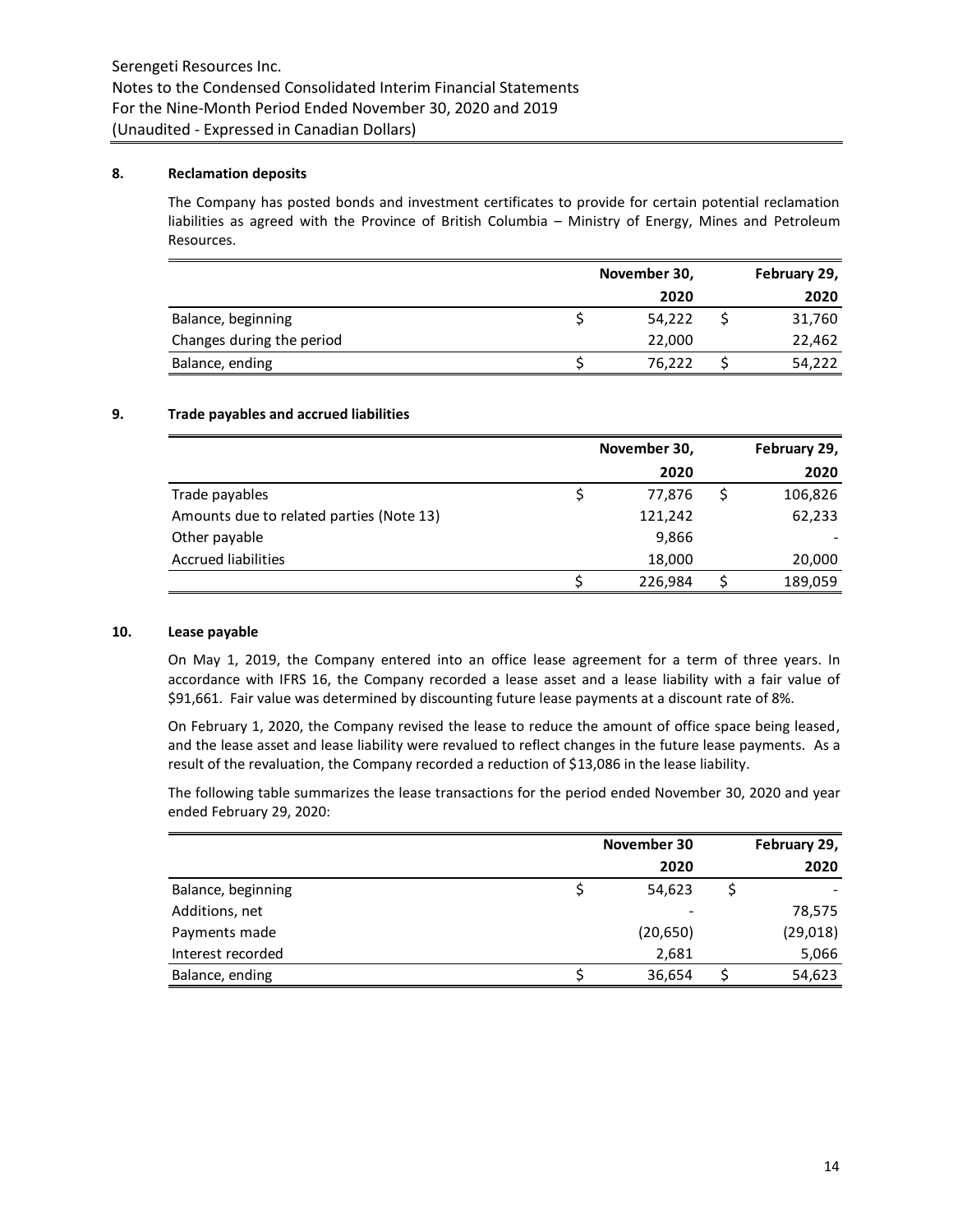# **10. Lease payable** (cont'd)

|                   | November 30 | February 29, |
|-------------------|-------------|--------------|
|                   | 2020        | 2020         |
| Current portion   | 26,362      | 24,250       |
| Long term portion | 10,292      | 30,373       |
|                   | 36,654      | 54,623       |

## **11. Term loan payable**

On April 27,2020, the Company received a loan for gross proceeds of \$40,000 under the Canada Emergency Business Account ("CEBA") as part of the Canadian government funded COVID-19 financial assistance programs. The CEBA term loan is due on December 25, 2025. The loan is interest free until December 31, 2022 and bears interest at 5% per annum thereafter. If at least 75% of the loan principal is paid on or before December 31, 2022, the balance of the loan will be forgiven.

The benefit of the government loan received at below market rate of interest is treated as a government grant. The loan was recognized at the fair value of \$19,254, using the Company's incremental borrowing rate of 18% per annum. The difference between the initial carrying amount and proceeds received of \$20,746 was recognized as gain on term loan payable. During the period ended November 30, 2020, the Company recorded interest of \$1,991 on the loan (2019 – \$Nil). The balance of the loan at November 30, 2020 is \$21,245.

## **12. Share capital and reserves**

#### *Authorized share capital*

An unlimited number of common shares without par value.

#### *Issued share capital*

At November 30, 2020, there were 110,400,518 issued and fully paid common shares (February 29, 2020  $-109, 173, 573$ ).

On June 24, 2020, the Company issued 272,104 common shares in the capital of the Company at a deemed price of \$0.19 per share in settlement of \$51,700 of debt owing to certain creditors who are at arm's length.

On July 13, 2020, the Company issued 100,000 shares at a fair value of \$28,000 pursuant to the option agreement on the Top Cat project (Note 7).

During the period ended November 30, 2020, 775,000 stock options were exercised for gross proceeds of \$50,750 and 79,841 of warrants were exercised for gross proceeds of \$20,048.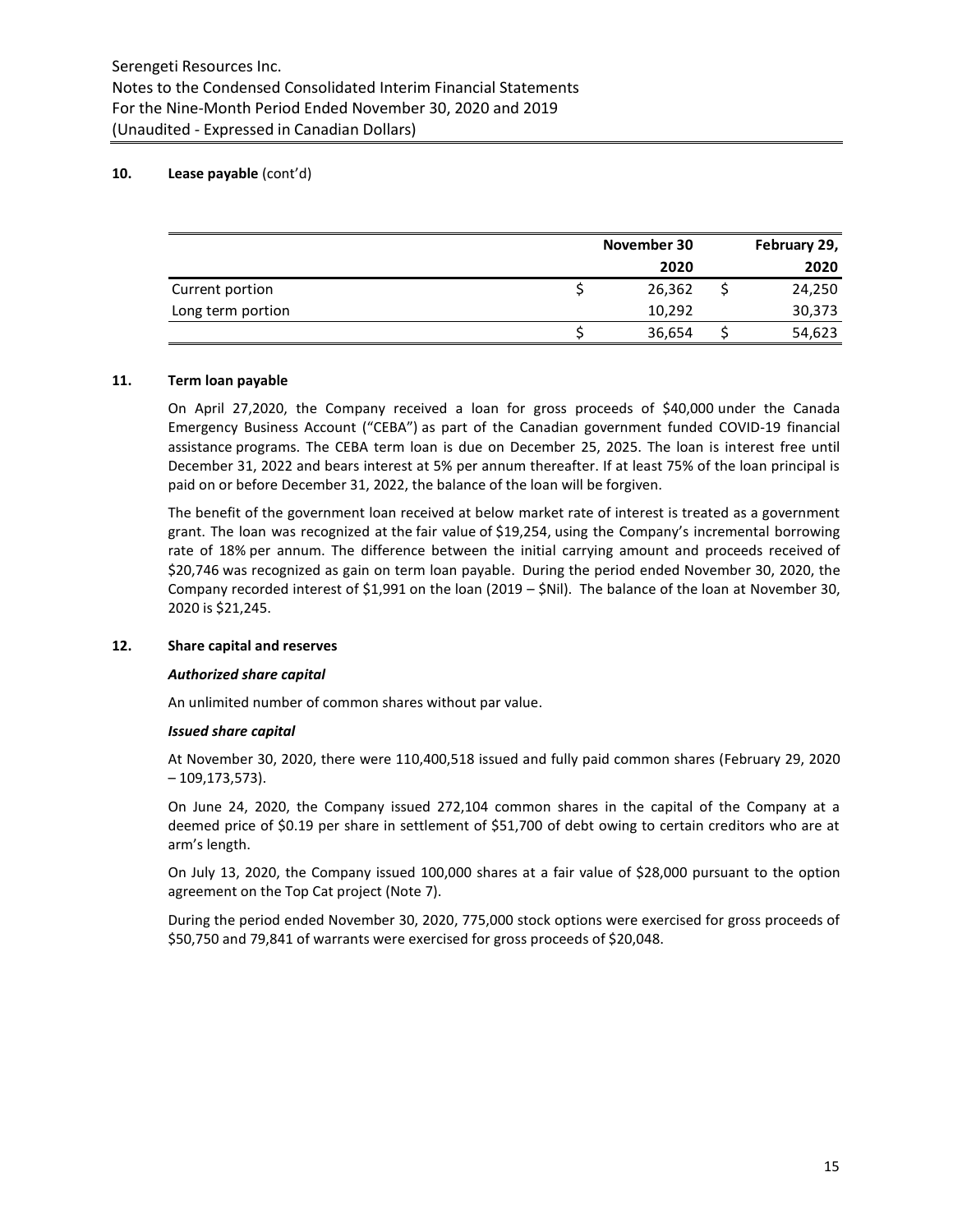## **12. Share capital and reserves** (cont'd)

#### *Basic and diluted loss per share*

The basic and diluted loss per share for the period ended November 30, 2020 was \$0.00 (November 30, 2019 – \$0.01). The calculation of basic and diluted loss per share for the period ended November 30, 2020 was based on the loss attributable to common shareholders of \$536,214 (November 30, 2019 – \$941,203) and the weighted average number of common shares outstanding of 109,575,927 (November 30, 2019 – 96,507,759). The diluted loss per share does not include the effect of stock options and warrants as they are anti-dilutive. At November 30, 2020, the total number of potentially dilutive warrants was 2,317,411 (November 30, 2019 – 1,925,000) and the total number of potentially dilutive stock options was 8,447,500 (November 30, 2019 – 7,294,999). The aggregate number of potentially dilutive shares was 10,764,911 (November 30, 2019 – 9,219,999).

## *Warrants*

The changes in warrants during the period ended November 30, 2020 and year ended February 29, 2020, are as follows:

|                                 | <b>November 30, 2020</b> |   |          | <b>February 29, 2020</b> |    |          |
|---------------------------------|--------------------------|---|----------|--------------------------|----|----------|
|                                 |                          |   | Weighted |                          |    | Weighted |
|                                 |                          |   | average  |                          |    | average  |
|                                 | Number of                |   | exercise | Number of                |    | exercise |
|                                 | warrants                 |   | price    | warrants                 |    | price    |
| Warrants outstanding, beginning | 2,397,252                | Ś | 0.26     | 2,150,000                | Ś. | 0.22     |
| Warrants issued                 |                          |   |          | 2,397,252                |    | 0.26     |
| Warrants exercised              | (79,841)                 |   | 0.25     | (325,000)                |    | 0.22     |
| Warrants expired                |                          |   |          | (1,825,000)              |    | 0.22     |
| Warrants outstanding, ending    | 2,317,411                |   | 0.26     | 2,397,252                |    | 0.26     |

Warrants outstanding at November 30, 2020 are as follows:

| <b>Number</b><br>of warrants | <b>Exercise</b><br>price | <b>Expiry</b><br>date |
|------------------------------|--------------------------|-----------------------|
| 308,169                      | \$0.25                   | December 17, 2021     |
| 52,850                       | \$0.25                   | December 19, 2021     |
| 1,956,392                    | \$0.26                   | January 16, 2022      |
| 2,317,411                    |                          |                       |

#### *Stock options*

The Company has adopted an incentive stock option plan, which provides that the Board of Directors of the Company may from time to time, in its discretion, and in accordance with TSX-V policies, grant to directors, officers, employees and consultants of the Company, non-transferable stock options to purchase common shares, provided that the number of common shares reserved for issuance does not exceed a fixed total of 12,624,000. Such options may be exercisable for a period of up to five years from the date of grant.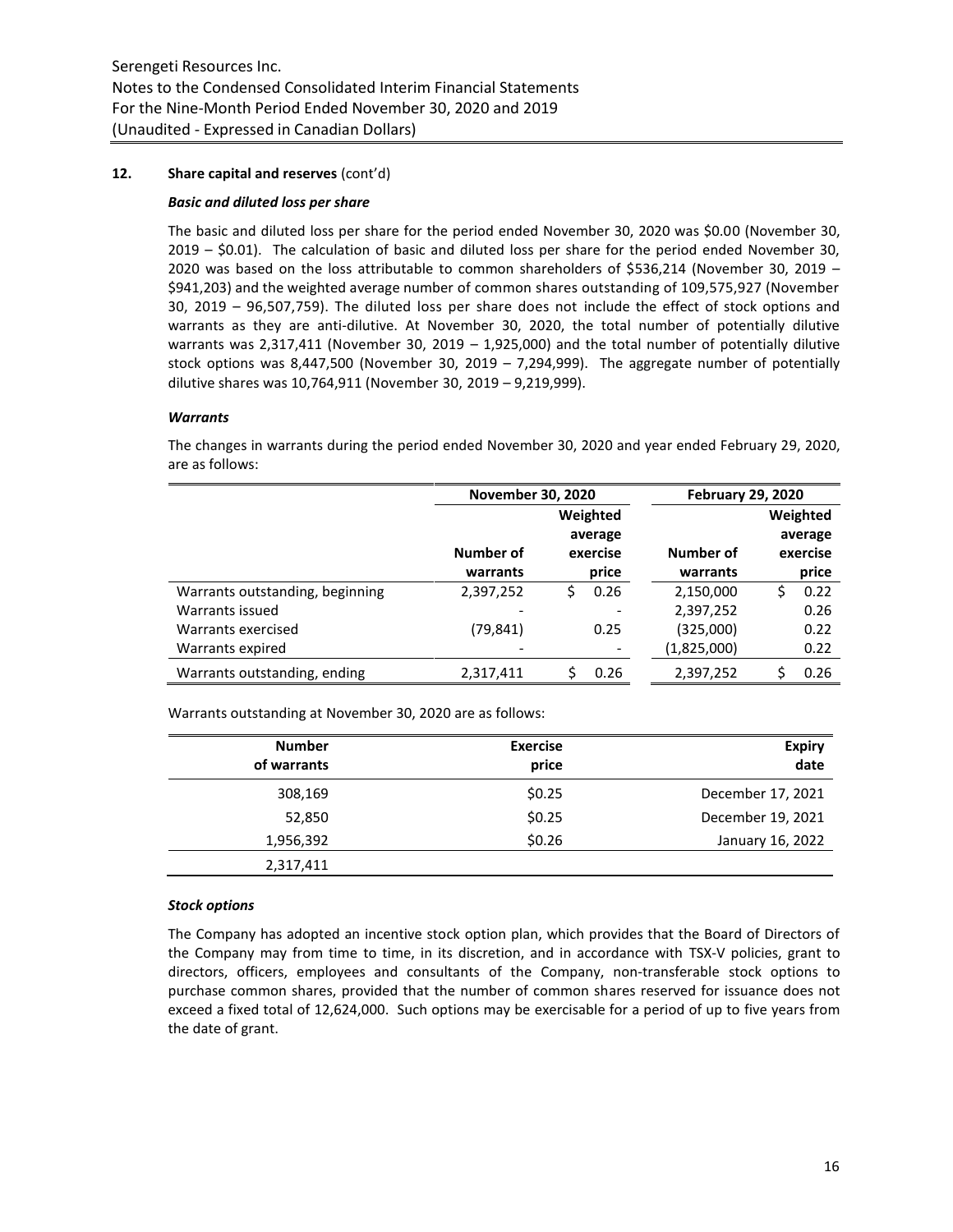## **12. Share capital and reserves** (cont'd)

## *Stock options* (cont'd)

The changes in stock options during the period ended November 30, 2020 and year ended February 29, 2020, are as follows:

|                                | <b>November 30, 2020</b> |          |          | <b>February 29, 2020</b> |     |          |  |
|--------------------------------|--------------------------|----------|----------|--------------------------|-----|----------|--|
|                                |                          | Weighted |          |                          |     | Weighted |  |
|                                |                          |          | average  |                          |     | average  |  |
|                                | Number of                |          | exercise | Number of                |     | exercise |  |
|                                | options                  |          | price    | options                  |     | price    |  |
| Options outstanding, beginning | 9,320,000                | Ś.       | 0.15     | 6,195,000                | \$. | 0.11     |  |
| Options granted                | 190,000                  |          | 0.30     | 3,350,000                |     | 0.23     |  |
| Options exercised              | (775,000)                |          | 0.07     | (200,000)                |     | 0.06     |  |
| Options expired                | (200,000)                |          | 0.15     | (25,000)                 |     | 0.23     |  |
| Options forfeited              | (50,000)                 |          | 0.23     |                          |     |          |  |
| Options outstanding, ending    | 8,485,000                | \$       | 0.17     | 9,320,000                | Ś   | 0.16     |  |
| Options exercisable, ending    | 8,447,500                | Ś        | 0.17     | 8,674,167                | \$  | 0.15     |  |

Details of options outstanding as at November 30, 2020 are as follows:

| <b>Weighted average</b> | <b>Weighted average</b> | <b>Number of options</b> | <b>Number of options</b> |
|-------------------------|-------------------------|--------------------------|--------------------------|
| exercise price          | contractual life        | outstanding              | exercisable              |
| $$0.05 - $0.095$        | $0.33$ years            | 1,770,000                | 1,770,000                |
| $$0.15 - $0.30$         | 2.69 years              | 6,715,000                | 6,677,500                |
|                         | 2.20 years              | 8,485,000                | 8,447,500                |

On September 4, 2020, the Company granted 190,000 (2019 – 2,100,000) stock options to employees and consultants, exercisable at \$0.30 for a period of five years.

During the period ended November 30, 2020, the Company recorded share-based payments of \$89,165 (2019 – \$364,960) relating to options vested during the period.

The fair value of options granted was determined using Black-Scholes option pricing model using the following assumptions: volatility of 120.96%, expected life of 5 years, risk-free interest rate of 0.36% and expected dividends of nil.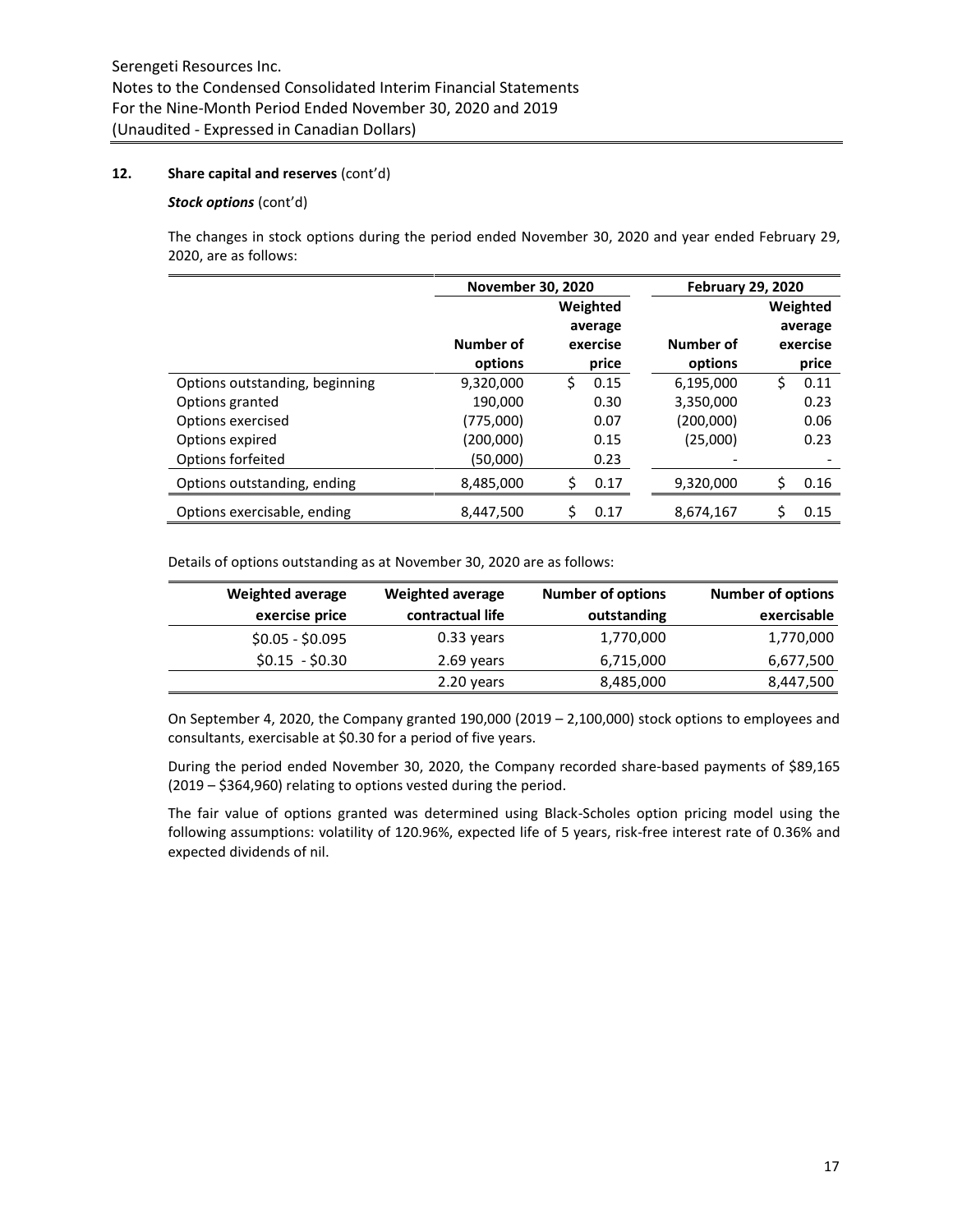## **12. Share capital and reserves** (cont'd)

#### *Flow-through premium liability*

For the purposes of calculating any premium related to the issuances of the flow-through shares, the Company compares the market price of its shares to the subscription price of flow-through shares to determine if there was a premium paid on the flow-through shares. As a result, the Company's flowthrough liability on issuance of flow-through shares in connection with private placements is as follows:

|                              | November 30 | February 29, |
|------------------------------|-------------|--------------|
|                              | 2020        | 2020         |
| Balance, beginning of period | 327,707     |              |
| Additions                    |             | 770,260      |
| Reversal                     | (297, 175)  | (442, 553)   |
| Balance, end of period       | 30,532      | 327,707      |

As at November 30, 2020, the Company is committed to spending approximately \$183,184 in connection with its flow-through offerings (February 29, 2020 - \$1,615,427).

# **13. Related party transactions**

#### *Related party balances*

The following amounts due to related parties are included in trade payables and accrued liabilities (Note 9). These amounts are unsecured, non-interest bearing and have no fixed terms of repayment.

|                                       | November 30, |         |  | February 29, |
|---------------------------------------|--------------|---------|--|--------------|
|                                       |              | 2020    |  | 2020         |
| Directors and officers of the Company |              | 121.242 |  | 62,233       |

#### *Key management personnel compensation – paid or accrued*

Key management personnel include those persons having authority and responsibility for planning, directing and controlling activities of the Company as a whole. The Company has determined that its key management personnel consist of the Company's Board of Directors and corporate officers.

Amounts recorded for key management personnel are as follows:

|                      | Nine-month<br>period ended<br>November 30, | Nine-month<br>period ended<br>November 30, |
|----------------------|--------------------------------------------|--------------------------------------------|
|                      | 2020                                       | 2019                                       |
| Management fees (1)  | \$<br>158,812                              | \$<br>136,759                              |
| Consulting (2)       | 81,059                                     | 122,251                                    |
| Director fees (3)    | 57,000                                     | 55,326                                     |
| Share-based payments | 26,282                                     | 307,608                                    |
|                      | 323,153                                    | 621,944                                    |

(1) \$78,562 of management fees were accrued

(2) Includes accounting fees paid to a company controlled by the CFO of \$53,834 (2019: \$51,241). \$23,680 of management fees were included in the accounts payable

(3) \$19,000 of director fees were accrued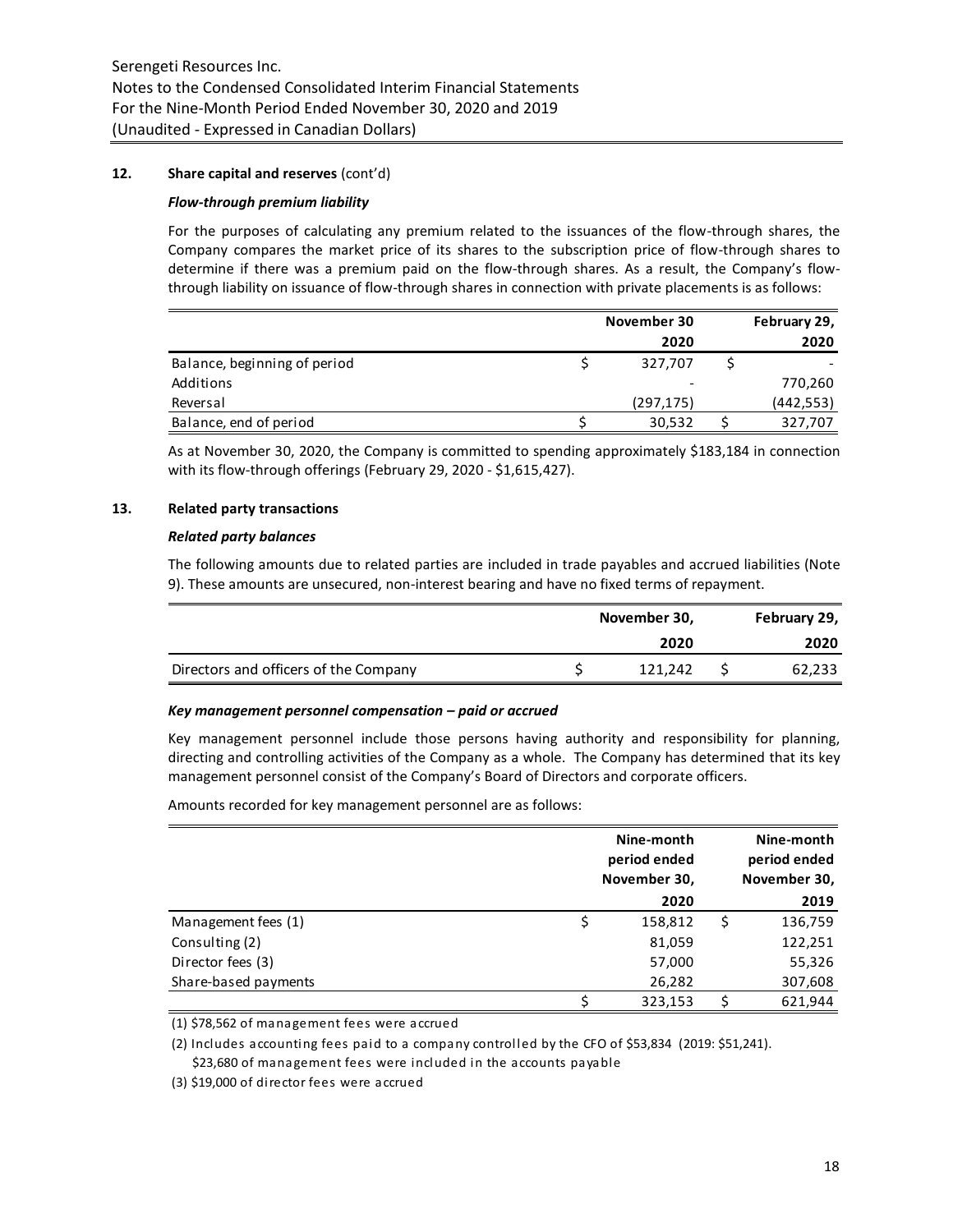## **14. Commitments**

On April 1, 2019, the Company entered into a lease agreement for two years. Minimum lease payments under the agreement are \$12,000 for the year ended February 2021.

## **15. Financial instruments**

The Company's financial instruments consists of cash and cash equivalents, receivables, reclamation deposits and trade payables and accrued liabilities. The carrying values of cash and cash equivalents, receivables, reclamation deposits and trade payables and accrued liabilities approximate their fair value because of their relatively short-term nature on the instruments.

#### There are three levels of the fair value hierarchy as follows:

- Level 1: Values based on unadjusted quoted prices in active markets that are accessible at the measurement date for identical assets or liabilities.
- Level 2: Values based on quoted prices in markets that are not active or model inputs that are observable either directly or indirectly for substantially the full term of the asset or liability.
- Level 3: Values based on prices or valuation techniques that require inputs that are both unobservable and significant to the overall fair value measurement.0

All financial instruments other than cash and cash equivalents are measured using level 2 inputs.

The Company is exposed in varying degrees to a variety of financial instrument related risks. The Board of Directors approves and monitors the risk management processes, inclusive of documented investment policies, counterparty limits, and controlling and reporting structures. The type of risk exposure and the way in which such exposure is managed is summarized as follows:

# *Credit risk*

Credit risk is the risk that one party to a financial instrument will fail to discharge an obligation and cause the other party to incur a financial loss. The Company's primary exposure to credit risk is on its cash and cash equivalents held in bank accounts. The majority of cash is deposited in bank accounts at a major bank in Canada. As most of the Company's cash and cash equivalents are held by one bank there is a concentration of credit risk. This risk is managed by using major banks that are high credit quality financial institutions as determined by rating agencies.

# *Liquidity risk*

Liquidity risk is the risk that the Company will not be able to meet its financial obligations as they fall due. The Company has a planning and budgeting process in place to help determine the funds required to support the Company's normal operating requirements on an ongoing basis. The Company aims to have sufficient funds to meet its short-term business requirements, taking into account its anticipated cash flows from its ability to raise equity capital or borrowings sufficient funds and its holdings of cash and cash equivalents.

## *Interest rate risk*

Interest rate risk is the risk that the fair value of future cash flows of a financial instrument will fluctuate because of changes in market interest rates. The Company is not exposed to significant interest rate risk.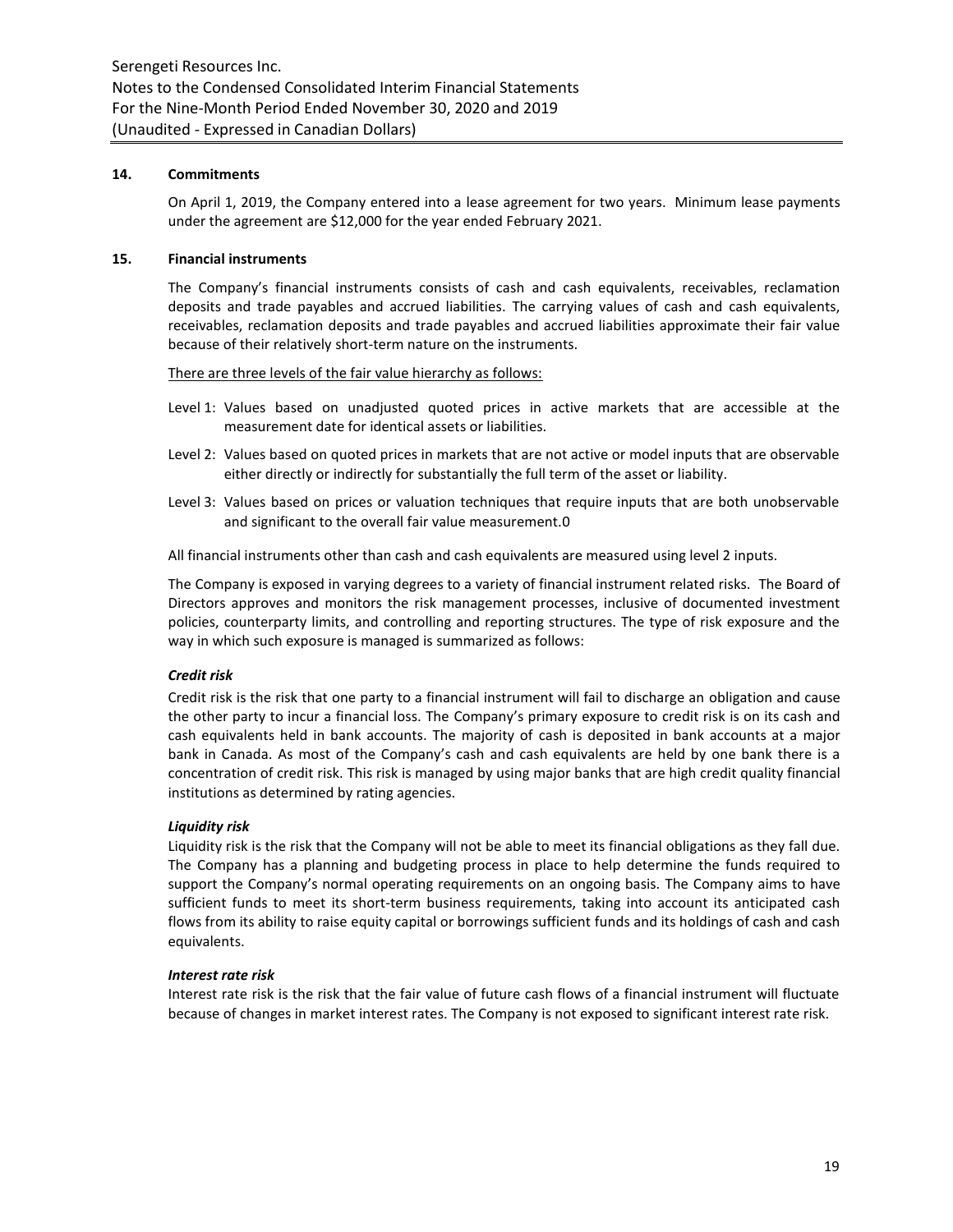# **15. Financial instruments** (cont'd)

#### *Capital Management*

The Company's policy is, if permitted by market conditions, to maintain a strong capital base so as to support investor and creditor confidence and support future development of the business. The capital structure of the Company consists of equity, comprising share capital and reserves net of accumulated deficit.

There were no changes in the Company's approach to capital management during the period.

The Company is not subject to any externally imposed capital requirements.

## **16. Subsequent events**

## *Merger Transaction with Sun Metals Corp.*

On November 29, 2020, The Company and Sun Metals Corp. (TSX-V: SUNM) ("Sun Metals") entered into a definitive arrangement agreement (the "Agreement") pursuant to which the Company will acquire all of the issued and outstanding shares of Sun Metals (the "Transaction") on the basis of 0.43 common shares of Serengeti (on a pre-Consolidation basis) for each share of Sun Metals held, by way of a plan of arrangement under the Business Corporations Act (British Columbia) (the "Arrangement"). The Transaction will consolidate the contiguous copper-gold exploration and development assets of KCC (67% Serengeti owned) and Stardust (100% Sun Metals owned), both of which will benefit from operational synergies as the projects advance with a combined development strategy, along with a robust portfolio of British Columbia copper-gold assets, well positioned to take advantage of a strengthening copper market.

Upon completion of the Transaction, it is expected that the shareholders of Sun Metals will hold approximately 40% of the Company's issued and outstanding shares (prior to the concurrent financing). Sun Metals shall be entitled to nominate three directors, including Mark O'Dea as Executive Chairman, to join a newly constituted six-member board of directors of Serengeti, which shall include three nominees of Serengeti. David Moore will remain as Interim CEO of the Company, until such time as a full time CEO is appointed.

Immediately prior to the closing of the Transaction, it is anticipated that the Company will consolidate its common shares on a two for one basis (the "Consolidation"), subject to the receipt of all necessary approvals.

Additional information regarding the Company's merger transaction with Sun Metals Corp. is available on SEDAR a[t www.sedar.com](http://www.sedar.com/)

## Transaction Highlights

- Consolidation of the contiguous Kwanika (67% owned by the Company) and Startust (100% Sun Metals owned) copper-gold resources projects in north-central British Columbia, creating synergistic co-development opportunities.
- Additional regional consolidation of the advanced exploration Lorraine (100% Sun Metals owned) and neighboring Top Cat (Serengeti option to earn 100%) copper-gold projects.
- Further grassroots exploration opportunities, particularly the 3.5 km district-scale copper-gold target on the Company's 100% owned 20,750 ha East Niv property.
- Strong leadership team, with the combined company to be led by Mark O'Dea as Executive Chairman and David Moore as interim CEO, upon closing of the Transaction.
- Increase corporate and asset scale in a strengthening copper price environment to broaden investor appeal.
- Well-capitalized with concurrent \$10,350,000 bought deal subscription receipts.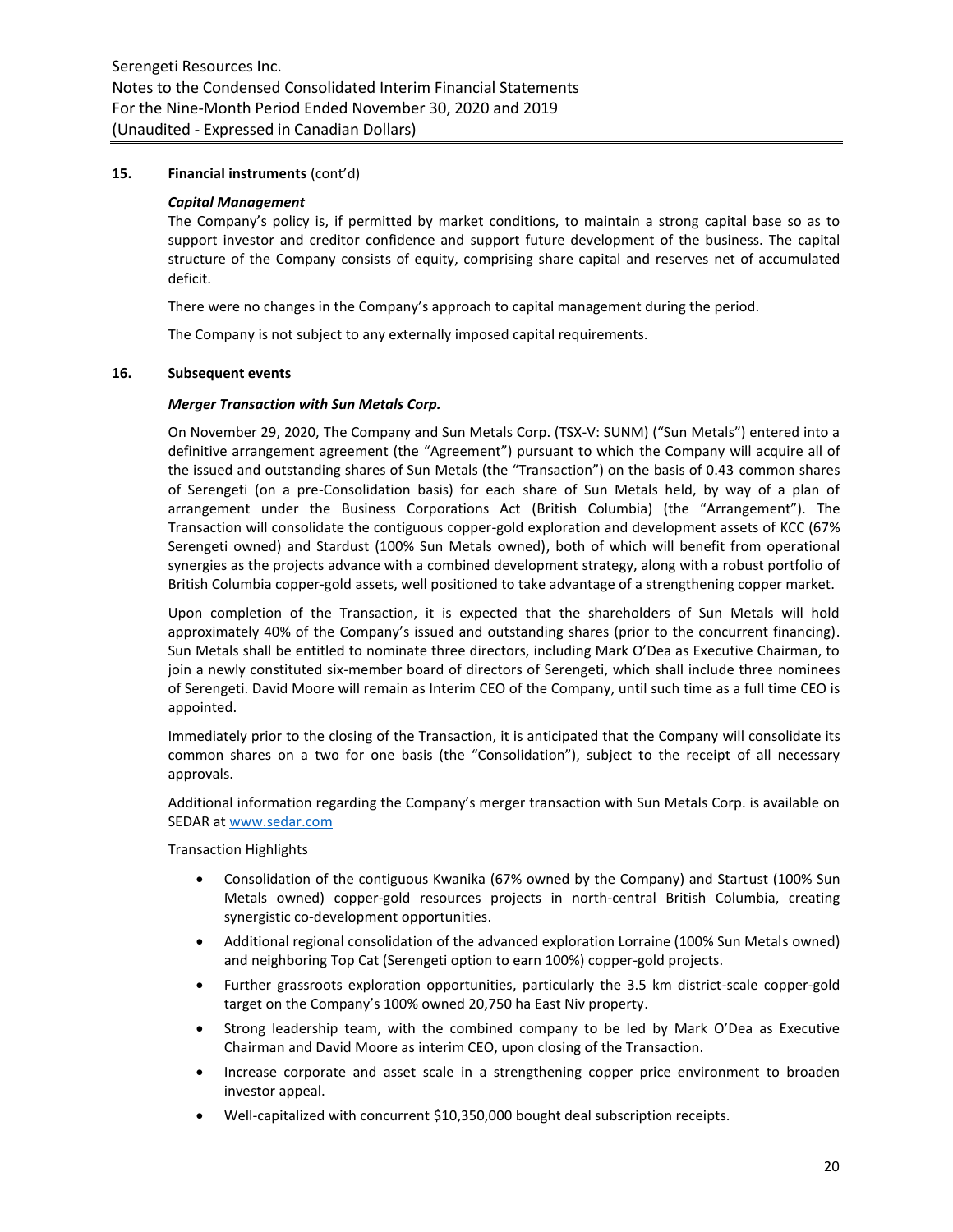## **16. Subsequent events** (cont'd)

## *Merger Transaction with Sun Metals Corp.* (cont'd)

## Transaction Details

Pursuant to the terms of the Agreement, the Company will acquire all of the issued and outstanding common shares of Sun Metals on the basis of 0.43 common shares of Serengeti (on a pre-Consolidation basis) for each share of Sun Metals held (the "Exchange Ratio"). Warrants and options of Sun Metals will be adjusted or exchanged to become warrants and options, respectively, of Serengeti based on the Exchange Ratio. It is anticipated that these securities will be adjusted or exchanged on a post-Consolidation basis. The Transaction was negotiated at arm's length.

Immediately prior to the closing of the Transaction, it is anticipated that the Company will consolidate its common shares on a two for one basis (the "Consolidation"), subject to the receipt of all necessary approvals.

The Arrangement will be carried out by way of a court-approved plan of arrangement under the Business Corporations Act (British Columbia) and is subject to a number of conditions being satisfied or waived by one or both of the Company and Sun Metals at or prior to closing of the Arrangement, including approval of Sun Metals securityholders, together with any requisite minority approvals, approval of the Company's shareholders, completion of the Consolidation, amendment of the Company's stock option plan, and receipt of all necessary regulatory and court approvals and the satisfaction of certain other closing conditions customary for a transaction of this nature, including completion of the Offering (as hereinafter defined). The Transaction is also subject to a simple majority of the votes cast by the Company's shareholders.

It is expected that the special meeting of Sun Metals security holders and the special meeting of the Company shareholders to approve the proposed Arrangement will be held in mid-February 2021 and, if approved at those meetings and all other conditions have been met, it is expected that the Arrangement would close shortly thereafter.

The Agreement includes customary provisions, including non-solicitation, right-to-match and fiduciary out provisions, as well as certain representations, covenants and conditions that are customary for a transaction of this nature. A termination fee of \$750,000 may be payable by either party in the case of certain terminating events.

# Concurrent Financing

Concurrent with announcement of the Transaction, Sun Metals has entered into an agreement with a syndicate of underwriters co-led by PI Financial Corp., Haywood Securities Inc., Agentis Capital Markets Canada Limited Partnership, Clarus Securities Inc., and Cormark Securities Inc. (collectively, the "Underwriters") in connection with a bought deal private placement financing (the "Offering") of an aggregate of 82,800,000 subscription receipts (the "Subscription Receipts") at a price of \$0.125 per Subscription Receipt (the "Issue Price") for gross proceeds of \$10,350,000.